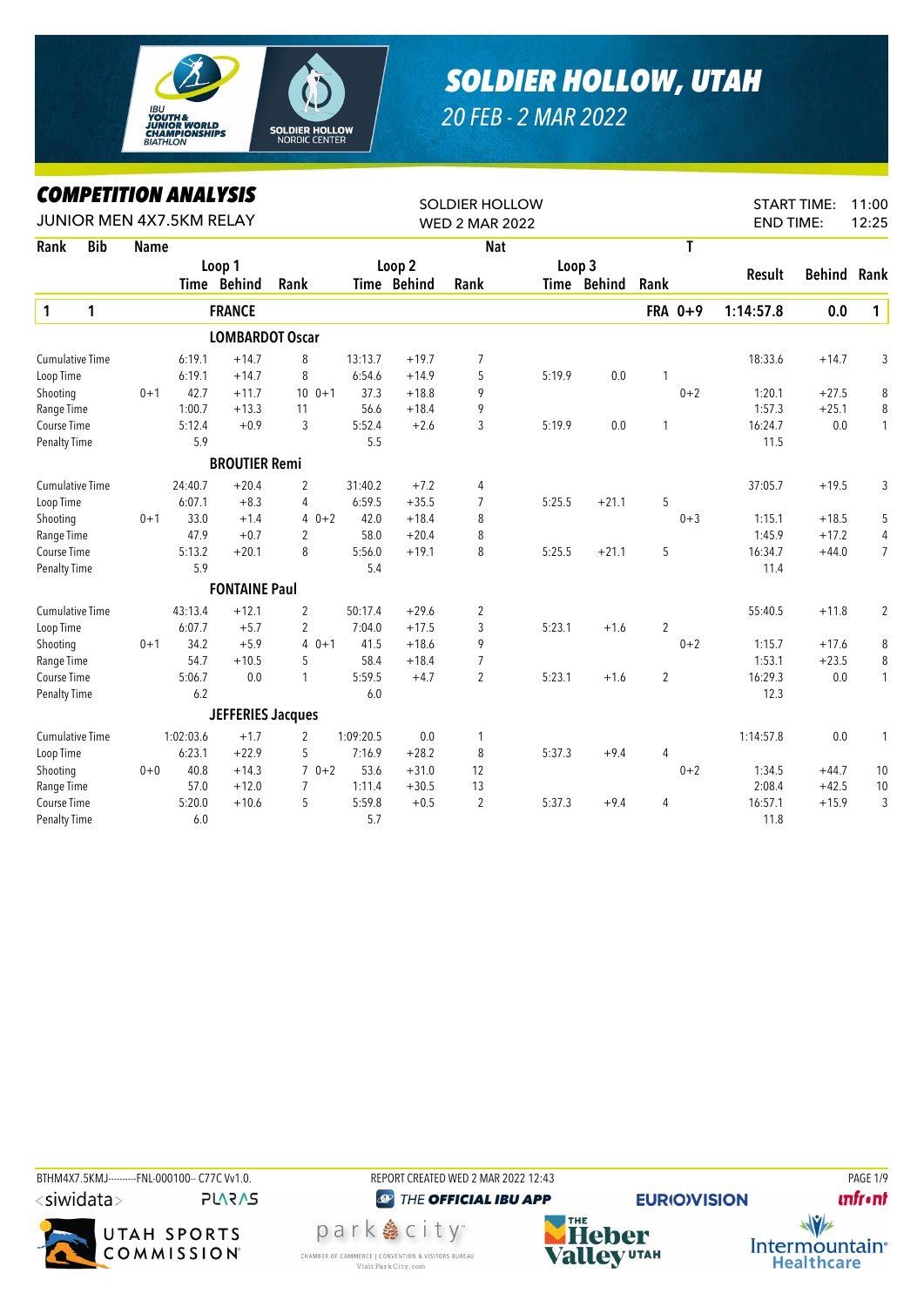| Rank                               | <b>Bib</b>              | <b>Name</b> |                                                |                       |                                |                |                                  | <b>Nat</b>                          |        |              |                     | T       |                  |                    |                |
|------------------------------------|-------------------------|-------------|------------------------------------------------|-----------------------|--------------------------------|----------------|----------------------------------|-------------------------------------|--------|--------------|---------------------|---------|------------------|--------------------|----------------|
|                                    |                         |             |                                                | Loop 1<br>Time Behind | Rank                           |                | Loop <sub>2</sub><br>Time Behind | Rank                                | Loop 3 | Time Behind  | Rank                |         | Result           | <b>Behind Rank</b> |                |
| $\overline{2}$                     | $\overline{\mathbf{z}}$ |             |                                                | <b>ITALY</b>          |                                |                |                                  |                                     |        |              | ITA 0+6             |         | 1:15:11.3        | $+13.5$            | $\overline{2}$ |
|                                    |                         |             |                                                | LEONESIO lacopo       |                                |                |                                  |                                     |        |              |                     |         |                  |                    |                |
| <b>Cumulative Time</b>             |                         |             | 6:04.4                                         | 0.0                   | 1                              | 13:02.7        | $+8.7$                           | 3                                   |        |              |                     |         | 18:33.1          | $+14.2$            | $\overline{2}$ |
| Loop Time                          |                         |             | 6:04.4                                         | 0.0                   | $\mathbf{1}$                   | 6:58.3         | $+18.6$                          | 7                                   | 5:30.4 | $+10.5$      | 5                   |         |                  |                    |                |
| Shooting                           |                         | $0 + 1$     | 31.2                                           | $+0.2$                | $= 2$ 0+1                      | 30.5           | $+12.0$                          | 5                                   |        |              |                     | $0 + 2$ | 1:01.7           | $+9.1$             | 4              |
| Range Time                         |                         |             | 47.4                                           | 0.0                   | $\mathbf{1}$                   | 46.8           | $+8.6$                           | 4                                   |        |              |                     |         | 1:34.2           | $+2.0$             | $\overline{2}$ |
| Course Time<br><b>Penalty Time</b> |                         |             | 5:11.5<br>5.4                                  | 0.0                   | $\mathbf{1}$                   | 6:05.0<br>6.5  | $+15.2$                          | 10                                  | 5:30.4 | $+10.5$      | 5                   |         | 16:46.9<br>12.0  | $+22.2$            | 6              |
|                                    |                         |             |                                                | <b>ZINGERLE David</b> |                                |                |                                  |                                     |        |              |                     |         |                  |                    |                |
| <b>Cumulative Time</b>             |                         |             | 24:43.5                                        | $+23.2$               | 3                              | 31:44.9        | $+11.9$                          | 5                                   |        |              |                     |         | 37:18.5          | $+32.3$            | 5              |
| Loop Time                          |                         |             | 6:10.4                                         | $+11.6$               | $\overline{7}$                 | 7:01.4         | $+37.4$                          | 8                                   | 5:33.6 | $+29.2$      | 8                   |         |                  |                    |                |
| Shooting<br>Range Time             |                         | $0 + 1$     | 32.4<br>50.1                                   | $+0.8$<br>$+2.9$      | $\overline{2}$<br>$0 + 1$<br>3 | 41.4<br>57.3   | $+17.8$<br>$+19.7$               | 7<br>$\overline{7}$                 |        |              |                     | $0 + 2$ | 1:13.9<br>1:47.4 | $+17.3$<br>$+18.7$ | 4<br>5         |
| Course Time                        |                         |             | 5:14.4                                         | $+21.3$               | 10                             | 5:58.0         | $+21.1$                          | 9                                   | 5:33.6 | $+29.2$      | 8                   |         | 16:46.0          | $+55.3$            | 9              |
| <b>Penalty Time</b>                |                         |             | 5.8                                            |                       |                                | 6.0            |                                  |                                     |        |              |                     |         | 11.9             |                    |                |
|                                    |                         |             |                                                |                       | <b>MOLINARI Michele</b>        |                |                                  |                                     |        |              |                     |         |                  |                    |                |
| <b>Cumulative Time</b>             |                         |             | 43:36.9                                        | $+35.6$               | 3                              | 50:31.8        | $+44.0$                          | 3                                   |        |              |                     |         | 56:16.0          | $+47.3$            | 3              |
| Loop Time<br>Shooting              |                         | $0 + 1$     | 6:18.4<br>39.1                                 | $+16.4$<br>$+10.8$    | 4<br>$0 + 0$<br>6              | 6:54.9<br>26.9 | $+8.4$<br>$+4.0$                 | $\overline{2}$<br>3                 | 5:44.2 | $+22.7$      | 6                   | $0 + 1$ | 1:06.1           | $+8.0$             | 4              |
| Range Time                         |                         |             | 55.9                                           | $+11.7$               | 6                              | 43.9           | $+3.9$                           | 3                                   |        |              |                     |         | 1:39.8           | $+10.2$            | 3              |
| Course Time                        |                         |             | 5:16.8                                         | $+10.1$               | 5                              | 6:05.5         | $+10.7$                          | 4                                   | 5:44.2 | $+22.7$      | 6                   |         | 17:06.5          | $+37.2$            | 5              |
| <b>Penalty Time</b>                |                         |             | 5.6                                            |                       |                                | 5.4            |                                  |                                     |        |              |                     |         | 11.1             |                    |                |
|                                    |                         |             |                                                | <b>ZENI Elia</b>      |                                |                |                                  |                                     |        |              |                     |         |                  |                    |                |
| <b>Cumulative Time</b>             |                         |             | 1:02:34.4                                      | $+32.5$               | 3                              | 1:09:41.5      | $+21.0$                          | 3                                   |        |              |                     |         | 1:15:11.3        | $+13.5$            | $\overline{2}$ |
| Loop Time<br>Shooting              |                         | $0 + 0$     | 6:18.4<br>38.6                                 | $+18.2$<br>$+12.1$    | 3<br>6<br>$0 + 1$              | 7:07.1<br>38.4 | $+18.4$<br>$+15.8$               | 6<br>8                              | 5:29.8 | $+1.9$       | $\overline{2}$      | $0 + 1$ | 1:17.1           | $+27.3$            | 5              |
| Range Time                         |                         |             | 56.0                                           | $+11.0$               | 6                              | 58.4           | $+17.5$                          | 8                                   |        |              |                     |         | 1:54.4           | $+28.5$            | 5              |
| Course Time                        |                         |             | 5:16.0                                         | $+6.6$                | 4                              | 6:02.3         | $+3.0$                           | 5                                   | 5:29.8 | $+1.9$       | $\overline{2}$      |         | 16:48.1          | $+6.9$             | $\overline{2}$ |
| <b>Penalty Time</b>                |                         |             | 6.4                                            |                       |                                | 6.3            |                                  |                                     |        |              |                     |         | 12.8             |                    |                |
| 3                                  | $\mathbf{2}$            |             |                                                | <b>NORWAY</b>         |                                |                |                                  |                                     |        |              | NOR 1+9             |         | 1:15:19.2        | $+21.4$            | $\mathbf{3}$   |
|                                    |                         |             |                                                | <b>OEVERBY Mats</b>   |                                |                |                                  |                                     |        |              |                     |         |                  |                    |                |
| <b>Cumulative Time</b>             |                         |             | 6:14.3                                         | $+9.9$                | $\overline{4}$                 | 12:54.0        | 0.0                              | 1                                   |        |              |                     |         | 18:18.9          | 0.0                | 1              |
| Loop Time<br>Shooting              |                         | $0 + 2$     | 6:14.3<br>41.1                                 | $+9.9$<br>$+10.1$     | $=$ 3<br>9<br>$0 + 0$          | 6:39.7<br>18.5 | 0.0<br>$0.0\,$                   | 1<br>1                              | 5:24.9 | $+5.0$       | $\overline{c}$      | $0 + 2$ | 59.7             | $+7.1$             | 3              |
| Range Time                         |                         |             | 56.3                                           | $+8.9$                | $=$ 5                          | 38.2           | 0.0                              | 1                                   |        |              |                     |         | 1:34.5           | $+2.3$             | 3              |
| Course Time                        |                         |             | 5:12.0                                         | $+0.5$                | $\overline{2}$                 | 5:55.6         | $+5.8$                           | 5                                   | 5:24.9 | $+5.0$       | $\overline{c}$      |         | 16:32.5          | $+7.8$             | $\sqrt{2}$     |
| <b>Penalty Time</b>                |                         |             | 6.0                                            |                       |                                | 5.9            |                                  |                                     |        |              |                     |         | 11.9             |                    |                |
|                                    |                         |             |                                                | <b>ULDAL Martin</b>   |                                |                |                                  |                                     |        |              |                     |         |                  |                    |                |
| <b>Cumulative Time</b>             |                         |             | 24:20.3                                        | 0.0                   | $\mathbf{1}$                   | 31:33.7        | $+0.7$                           | 3                                   |        |              |                     |         | 36:59.3          | $+13.1$            | $\overline{2}$ |
| Loop Time<br>Shooting              |                         | $0 + 0$     | 6:01.4<br>31.6                                 | $+2.6$<br>0.0         | 3<br>$\mathbf{1}$<br>$0 + 3$   | 7:13.4<br>59.6 | $+49.4$<br>$+36.0$               | 12<br>14                            | 5:25.6 | $+21.2$      | 6                   | $0 + 3$ | 1:31.3           | $+34.7$            | 10             |
| Range Time                         |                         |             | 47.2                                           | 0.0                   | $\mathbf{1}$                   | 1:15.1         | $+37.5$                          | 13                                  |        |              |                     |         | 2:02.3           | $+33.6$            | 8              |
| Course Time                        |                         |             | 5:08.4                                         | $+15.3$               | $\overline{4}$                 | 5:52.4         | $+15.5$                          | 6                                   | 5:25.6 | $+21.2$      | 6                   |         | 16:26.4          | $+35.7$            | 6              |
| <b>Penalty Time</b>                |                         |             | 5.8                                            |                       |                                | 5.8            |                                  |                                     |        |              |                     |         | 11.7             |                    |                |
|                                    |                         |             |                                                | <b>SAETER Joergen</b> |                                |                |                                  |                                     |        |              |                     |         |                  |                    |                |
| <b>Cumulative Time</b>             |                         |             | 43:01.3                                        | $0.0\,$               | 1                              | 49:47.8        | $0.0\,$                          | 1                                   |        |              |                     |         | 55:28.7          | 0.0                | 1              |
| Loop Time<br>Shooting              |                         | $0+0$       | 6:02.0<br>28.3                                 | 0.0<br>0.0            | 1<br>1<br>$0 + 0$              | 6:46.5<br>29.7 | 0.0<br>$+6.8$                    | 1<br>4                              | 5:40.9 | $+19.4$      | 5                   | $0 + 0$ | 58.1             | 0.0                | 1              |
| Range Time                         |                         |             | 44.2                                           | 0.0                   | $\mathbf{1}$                   | 45.4           | $+5.4$                           | 4                                   |        |              |                     |         | 1:29.6           | 0.0                | $\mathbf{1}$   |
| Course Time                        |                         |             | 5:11.8                                         | $+5.1$                | $\overline{2}$                 | 5:54.8         | 0.0                              | 1                                   | 5:40.9 | $+19.4$      | 5                   |         | 16:47.5          | $+18.2$            | $\overline{2}$ |
| <b>Penalty Time</b>                |                         |             | 6.0                                            |                       |                                | 6.2            |                                  |                                     |        |              |                     |         | 12.3             |                    |                |
|                                    |                         |             |                                                | <b>NEVLAND Martin</b> |                                |                |                                  |                                     |        |              |                     |         |                  |                    |                |
| <b>Cumulative Time</b>             |                         |             | 1:02:01.9                                      | 0.0                   | 1                              | 1:09:41.3      | $+20.8$                          | 2                                   |        |              |                     |         | 1:15:19.2        | $+21.4$            | 3              |
| Loop Time<br>Shooting              |                         | $0 + 1$     | 6:33.2<br>43.7                                 | $+33.0$<br>$+17.2$    | $\overline{7}$<br>$8 + 3$      | 7:39.4<br>54.5 | $+50.7$<br>$+31.9$               | $10$<br>13                          | 5:37.9 | $+10.0$      | 5                   | $1 + 4$ | 1:38.2           | $+48.4$            | 12             |
| Range Time                         |                         |             | 1:01.1                                         | $+16.1$               | 8                              | 1:09.7         | $+28.8$                          | 11                                  |        |              |                     |         | 2:10.8           | $+44.9$            | 11             |
| Course Time                        |                         |             | 5:25.4                                         | $+16.0$               | 10                             | 6:01.1         | $+1.8$                           | 4                                   | 5:37.9 | $+10.0$      | 5                   |         | 17:04.4          | $+23.2$            | $\overline{4}$ |
| <b>Penalty Time</b>                |                         |             | 6.7                                            |                       |                                | 28.6           |                                  |                                     |        |              |                     |         | 35.3             |                    |                |
|                                    |                         |             | BTHM4X7.5KMJ----------FNL-000100-- C77C Vv1.0. |                       |                                |                |                                  | REPORT CREATED WED 2 MAR 2022 12:43 |        |              |                     |         |                  |                    | PAGE 2/9       |
| $<$ siwidata $>$                   |                         |             |                                                | <b>PLARAS</b>         |                                | $\bigcirc$     |                                  | THE OFFICIAL IBU APP                |        |              | <b>EURIO)VISION</b> |         |                  |                    | <b>unfront</b> |
|                                    |                         |             | UTAH SPORTS                                    |                       |                                |                | park  e city <sup>-</sup>        |                                     |        | <b>Heher</b> |                     |         |                  | $\sqrt{v}$         |                |



CHAMBER OF COMMERCE | CONVENTION & VISITORS BUREAU<br>Visit Park City.com



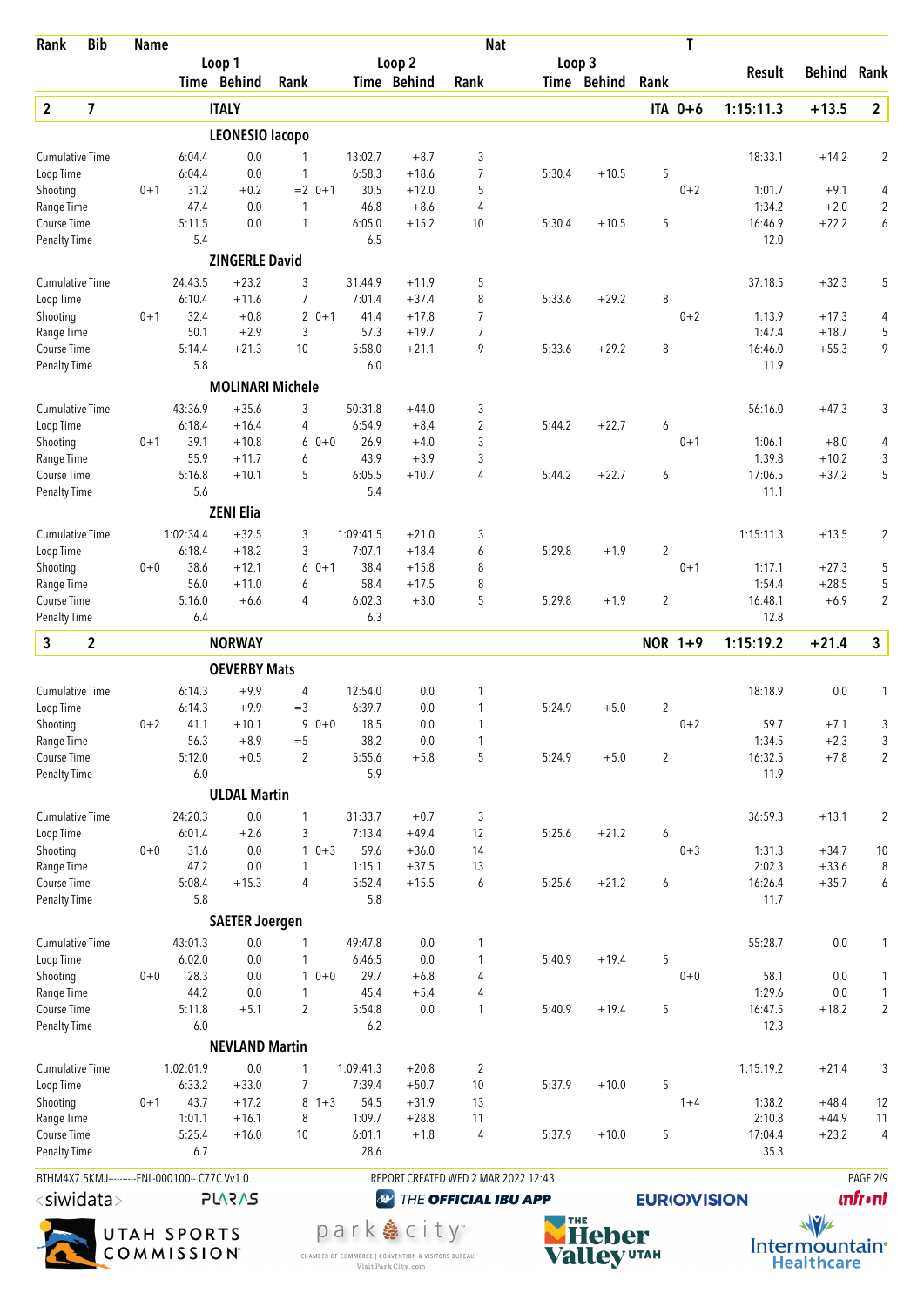| <b>Bib</b><br>Rank                                                  | <b>Name</b> |                     |                       |                     |         |                     |                      | <b>Nat</b>                          |        |             | Τ                  |                   |                    |                     |
|---------------------------------------------------------------------|-------------|---------------------|-----------------------|---------------------|---------|---------------------|----------------------|-------------------------------------|--------|-------------|--------------------|-------------------|--------------------|---------------------|
|                                                                     |             |                     | Loop 1                |                     |         |                     | Loop <sub>2</sub>    |                                     | Loop 3 |             |                    | Result            | <b>Behind Rank</b> |                     |
|                                                                     |             |                     | Time Behind           | Rank                |         |                     | Time Behind          | Rank                                |        | Time Behind | Rank               |                   |                    |                     |
| 3<br>4                                                              |             |                     | <b>CZECH REPUBLIC</b> |                     |         |                     |                      |                                     |        |             | $CZE 4+12$         | 1:16:06.4         | $+1:08.6$          | 4                   |
|                                                                     |             |                     | <b>MANEK Ondrej</b>   |                     |         |                     |                      |                                     |        |             |                    |                   |                    |                     |
| <b>Cumulative Time</b>                                              |             | 6:13.0              | $+8.6$                | 2                   |         | 13:34.3             | $+40.3$              | 9                                   |        |             |                    | 19:02.2           | $+43.3$            | 8                   |
| Loop Time<br>Shooting                                               | $0 + 1$     | 6:13.0<br>34.4      | $+8.6$<br>$+3.4$      | $\overline{c}$<br>6 | $0 + 3$ | 7:21.3<br>1:00.3    | $+41.6$<br>$+41.8$   | 10<br>15                            | 5:27.9 | $+8.0$      | 4<br>$0 + 4$       | 1:34.7            | $+42.1$            | 13                  |
| Range Time                                                          |             | 52.3                | $+4.9$                | 3                   |         | 1:18.0              | $+39.8$              | 14                                  |        |             |                    | 2:10.3            | $+38.1$            | 12                  |
| Course Time                                                         |             | 5:15.0              | $+3.5$                | 8                   |         | 5:58.3              | $+8.5$               | 8                                   | 5:27.9 | $+8.0$      | 4                  | 16:41.2           | $+16.5$            | $\overline{4}$      |
| Penalty Time                                                        |             | 5.7                 |                       |                     |         | 5.0                 |                      |                                     |        |             |                    | 10.7              |                    |                     |
|                                                                     |             |                     | <b>MIKYSKA Tomas</b>  |                     |         |                     |                      |                                     |        |             |                    |                   |                    |                     |
| <b>Cumulative Time</b>                                              |             | 25:09.6             | $+49.3$               | 8                   |         | 31:33.6             | $+0.6$               | $\overline{2}$                      |        |             |                    | 36:46.2           | 0.0                | 1                   |
| Loop Time                                                           |             | 6:07.4              | $+8.6$                | $=$ 5               |         | 6:24.0              | 0.0                  | 1                                   | 5:12.6 | $+8.2$      | 2                  |                   |                    |                     |
| Shooting<br>Range Time                                              | $0 + 2$     | 42.5<br>1:00.7      | $+10.9$<br>$+13.5$    | 9<br>9              | $0 + 0$ | 23.6<br>41.4        | 0.0<br>$+3.8$        | $=1$<br>$\overline{2}$              |        |             | $0 + 2$            | 1:06.2<br>1:42.1  | $+9.6$<br>$+13.4$  | 3<br>3              |
| Course Time                                                         |             | 5:01.2              | $+8.1$                | 3                   |         | 5:36.9              | 0.0                  | 1                                   | 5:12.6 | $+8.2$      | $\overline{2}$     | 15:50.7           | 0.0                | $\mathbf{1}$        |
| <b>Penalty Time</b>                                                 |             | 5.4                 |                       |                     |         | 5.7                 |                      |                                     |        |             |                    | 11.1              |                    |                     |
|                                                                     |             |                     | <b>ABRAHAM Ludek</b>  |                     |         |                     |                      |                                     |        |             |                    |                   |                    |                     |
| <b>Cumulative Time</b>                                              |             | 45:00.5             | $+1:59.2$             | 7                   |         | 52:19.1             | $+2:31.3$            | 7                                   |        |             |                    | 57:40.6           | $+2:11.9$          | 5                   |
| Loop Time                                                           |             | 8:14.3              | $+2:12.3$             | 14                  |         | 7:18.6              | $+32.1$              | $\overline{7}$                      | 5:21.5 | 0.0         | 1                  |                   |                    |                     |
| Shooting                                                            | $4 + 3$     | 58.1                | $+29.8$               |                     | $110+2$ | 45.0                | $+22.1$              | 11                                  |        |             | $4 + 5$            | 1:43.2            | $+45.1$            | 11                  |
| Range Time                                                          |             | 1:15.2              | $+31.0$               | 11                  |         | 1:01.8              | $+21.8$              | 11                                  |        |             |                    | 2:17.0            | $+47.4$            | 11                  |
| Course Time                                                         |             | 5:25.5<br>1:33.5    | $+18.8$               | 8                   |         | 6:11.4<br>5.3       | $+16.6$              | 6                                   | 5:21.5 | 0.0         | 1                  | 16:58.4<br>1:38.9 | $+29.1$            | $\overline{4}$      |
| <b>Penalty Time</b>                                                 |             |                     |                       |                     |         |                     |                      |                                     |        |             |                    |                   |                    |                     |
|                                                                     |             |                     | <b>MARECEK Jonas</b>  |                     |         |                     |                      |                                     |        |             |                    |                   |                    |                     |
| Cumulative Time                                                     |             | 1:03:49.8<br>6:09.2 | $+1:47.9$<br>$+9.0$   | 4<br>$\overline{c}$ |         | 1:10:38.5<br>6:48.7 | $+1:18.0$<br>0.0     | 4<br>1                              | 5:27.9 | 0.0         | 1                  | 1:16:06.4         | $+1:08.6$          | 4                   |
| Loop Time<br>Shooting                                               | $0 + 1$     | 31.8                | $+5.3$                | 3                   | $0 + 0$ | 23.0                | $+0.4$               | 2                                   |        |             | $0 + 1$            | 54.9              | $+5.1$             | 3                   |
| Range Time                                                          |             | 50.1                | $+5.1$                | 3                   |         | 42.5                | $+1.6$               | $\overline{2}$                      |        |             |                    | 1:32.6            | $+6.7$             | 3                   |
| Course Time                                                         |             | 5:13.1              | $+3.7$                | $\overline{2}$      |         | 6:00.2              | $+0.9$               | 3                                   | 5:27.9 | 0.0         | 1                  | 16:41.2           | 0.0                | $\mathbf{1}$        |
| <b>Penalty Time</b>                                                 |             | 5.9                 |                       |                     |         | 5.9                 |                      |                                     |        |             |                    | 11.9              |                    |                     |
| 5<br>4                                                              |             |                     | <b>SLOVENIA</b>       |                     |         |                     |                      |                                     |        |             | $SLO$ 1+11         | 1:16:56.3         | $+1:58.5$          | 5                   |
|                                                                     |             |                     | <b>REPNIK Matic</b>   |                     |         |                     |                      |                                     |        |             |                    |                   |                    |                     |
| <b>Cumulative Time</b>                                              |             | 6:45.6              | $+41.2$               | 15                  |         | 13:56.7             | $+1:02.7$            | 10                                  |        |             |                    | 19:57.6           | $+1:38.7$          | 11                  |
| Loop Time                                                           |             | 6:45.6              | $+41.2$               | 15                  |         | 7:11.1              | $+31.4$              | 9                                   | 6:00.9 | $+41.0$     | 13                 |                   |                    |                     |
| Shooting                                                            | $1 + 3$     | 47.4                | $+16.4$               |                     | $130+1$ | 32.9                | $+14.4$              | 7                                   |        |             | $1+4$              | 1:20.4            | $+27.8$            | 9                   |
| Range Time                                                          |             | 1:05.1              | $+17.7$<br>$+2.1$     | 13<br>5             |         | 53.3                | $+15.1$              | $\overline{7}$<br>12                |        |             | 13                 | 1:58.4            | $+26.2$            | 9                   |
| Course Time<br><b>Penalty Time</b>                                  |             | 5:13.6<br>26.8      |                       |                     |         | 6:12.3<br>5.4       | $+22.5$              |                                     | 6:00.9 | $+41.0$     |                    | 17:26.8<br>32.3   | $+1:02.1$          | 12                  |
|                                                                     |             |                     | <b>PLANKO Lovro</b>   |                     |         |                     |                      |                                     |        |             |                    |                   |                    |                     |
| <b>Cumulative Time</b>                                              |             | 26:36.8             | $+2:16.5$             | 11                  |         | 33:41.6             | $+2:08.6$            | 10                                  |        |             |                    | 38:57.5           | $+2:11.3$          | 10                  |
| Loop Time                                                           |             | 6:39.2              | $+40.4$               | 12                  |         | 7:04.8              | $+40.8$              | 10                                  | 5:15.9 | $+11.5$     | 3                  |                   |                    |                     |
| Shooting                                                            | $0 + 3$     | 1:06.4              | $+34.8$               |                     | $150+3$ | 49.0                | $+25.4$              | 10                                  |        |             | $0 + 6$            | 1:55.5            | $+58.9$            | 14                  |
| Range Time                                                          |             | 1:25.0              | $+37.8$               | 15                  |         | 1:08.2              | $+30.6$              | 10                                  |        |             |                    | 2:33.2            | $+1:04.5$          | 14                  |
| Course Time                                                         |             | 5:08.9              | $+15.8$               | 5                   |         | 5:51.3              | $+14.4$              | 4                                   | 5:15.9 | $+11.5$     | 3                  | 16:16.1           | $+25.4$            | $\overline{4}$      |
| <b>Penalty Time</b>                                                 |             | 5.2                 | <b>TROJER Pavel</b>   |                     |         | 5.2                 |                      |                                     |        |             |                    | 10.5              |                    |                     |
|                                                                     |             |                     |                       |                     |         |                     |                      |                                     |        |             |                    |                   |                    |                     |
| <b>Cumulative Time</b><br>Loop Time                                 |             | 45:21.3<br>6:23.8   | $+2:20.0$<br>$+21.8$  | 9<br>5              |         | 52:26.5<br>7:05.2   | $+2:38.7$<br>$+18.7$ | 8<br>4                              | 5:45.7 | $+24.2$     | 7                  | 58:12.2           | $+2:43.5$          | 8                   |
| Shooting                                                            | $0 + 0$     | 37.4                | $+9.1$                |                     | $50+1$  | 31.9                | $+9.0$               | 5                                   |        |             | $0 + 1$            | 1:09.3            | $+11.2$            | 6                   |
| Range Time                                                          |             | 50.5                | $+6.3$                | $\overline{4}$      |         | 50.4                | $+10.4$              | 5                                   |        |             |                    | 1:40.9            | $+11.3$            | 4                   |
| Course Time                                                         |             | 5:27.8              | $+21.1$               | 10                  |         | 6:09.0              | $+14.2$              | 5                                   | 5:45.7 | $+24.2$     | 7                  | 17:22.5           | $+53.2$            | 8                   |
| <b>Penalty Time</b>                                                 |             | 5.5                 |                       |                     |         | 5.7                 |                      |                                     |        |             |                    | 11.2              |                    |                     |
|                                                                     |             |                     | <b>CISAR Alex</b>     |                     |         |                     |                      |                                     |        |             |                    |                   |                    |                     |
| <b>Cumulative Time</b>                                              |             | 1:04:12.4           | $+2:10.5$             | 5                   |         | 1:11:07.5           | $+1:47.0$            | 5                                   |        |             |                    | 1:16:56.3         | $+1:58.5$          | 5                   |
| Loop Time                                                           |             | 6:00.2              | 0.0                   | 1                   |         | 6:55.1              | $+6.4$               | $\overline{2}$                      | 5:48.8 | $+20.9$     | 8                  |                   |                    |                     |
| Shooting<br>Range Time                                              | $0+0$       | 26.5<br>45.0        | 0.0<br>0.0            | 1                   | $10+0$  | 24.4<br>40.9        | $+1.8$<br>0.0        | 3<br>1                              |        |             | $0 + 0$            | 51.0<br>1:25.9    | $+1.2$<br>$0.0\,$  | $\overline{c}$<br>1 |
| Course Time                                                         |             | 5:09.4              | 0.0                   | 1                   |         | 6:07.7              | $+8.4$               | $\overline{7}$                      | 5:48.8 | $+20.9$     | 8                  | 17:05.9           | $+24.7$            | 5                   |
| <b>Penalty Time</b>                                                 |             | 5.7                 |                       |                     |         | 6.4                 |                      |                                     |        |             |                    | 12.2              |                    |                     |
| BTHM4X7.5KMJ----------FNL-000100-- C77C Vv1.0.                      |             |                     |                       |                     |         |                     |                      | REPORT CREATED WED 2 MAR 2022 12:43 |        |             |                    |                   |                    | PAGE 3/9            |
| $\scriptstyle\mathsf{\lesssim}$ siwidata $\scriptstyle\mathsf{\ge}$ |             |                     | <b>SVSV75</b>         |                     |         | $\bigcirc$          |                      | THE OFFICIAL IBU APP                |        |             | <b>EURIOVISION</b> |                   |                    | <b>unfront</b>      |
|                                                                     |             |                     |                       |                     |         |                     |                      |                                     |        |             |                    |                   |                    |                     |



park & city" CHAMBER OF COMMERCE | CONVENTION & VISITORS BUREAU<br>Visit Park City.com



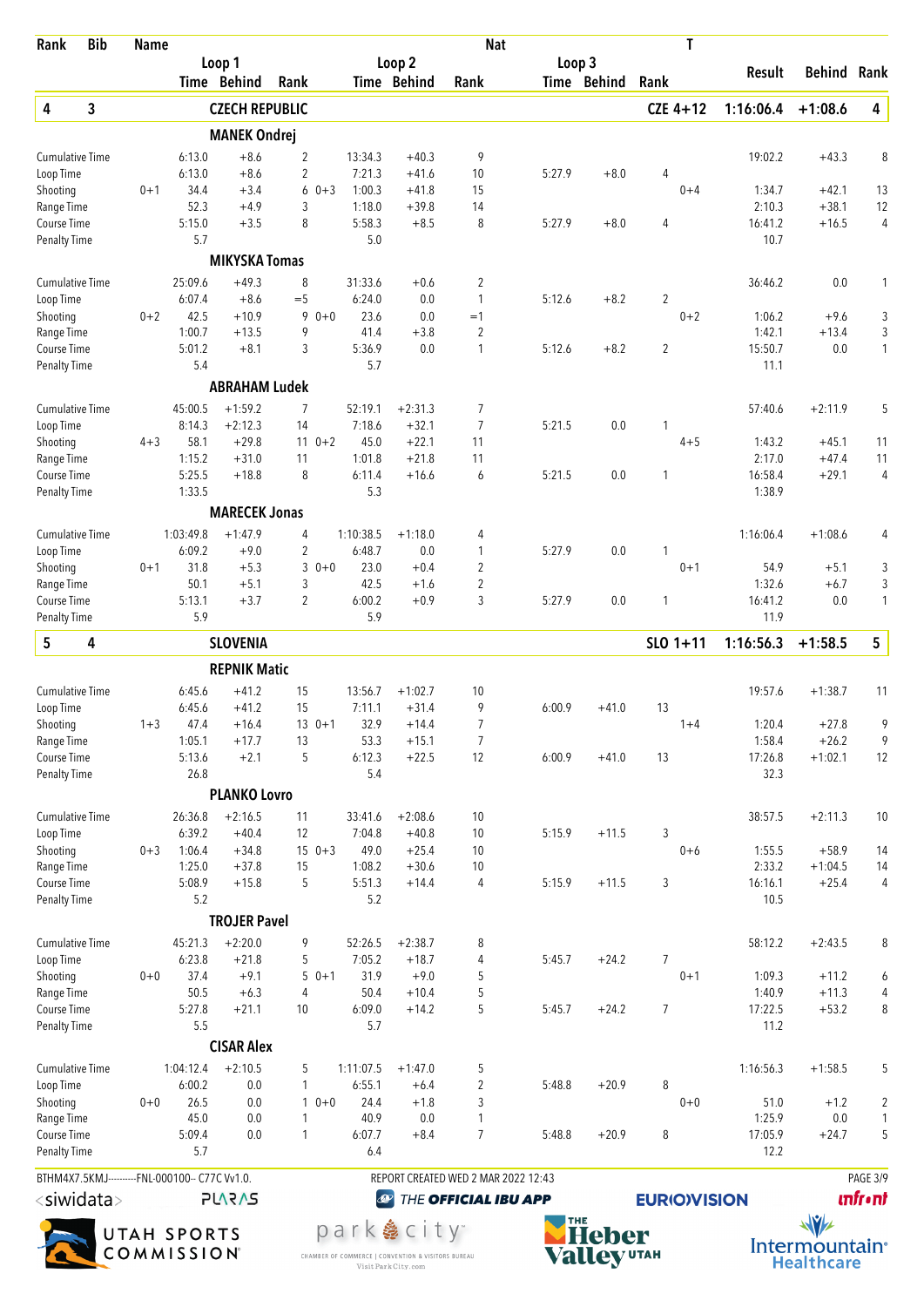| Rank                                      | <b>Bib</b> | <b>Name</b> |                                                |                                  |                         |                   |                           | <b>Nat</b>                          |        |             | T                   |                 |                    |                          |
|-------------------------------------------|------------|-------------|------------------------------------------------|----------------------------------|-------------------------|-------------------|---------------------------|-------------------------------------|--------|-------------|---------------------|-----------------|--------------------|--------------------------|
|                                           |            |             |                                                | Loop 1                           |                         |                   | Loop <sub>2</sub>         |                                     | Loop 3 |             |                     | Result          | <b>Behind Rank</b> |                          |
|                                           |            |             |                                                | Time Behind                      | Rank                    |                   | Time Behind               | Rank                                |        | Time Behind | Rank                |                 |                    |                          |
| 6                                         | 11         |             |                                                | <b>CANADA</b>                    |                         |                   |                           |                                     |        |             | $CAN 1+12$          | 1:17:23.4       | $+2:25.6$          | 6                        |
|                                           |            |             |                                                | <b>PLETZ Logan</b>               |                         |                   |                           |                                     |        |             |                     |                 |                    |                          |
| <b>Cumulative Time</b><br>Loop Time       |            |             | 6:16.7<br>6:16.7                               | $+12.3$<br>$+12.3$               | $\overline{7}$<br>7     | 13:00.5<br>6:43.8 | $+6.5$<br>$+4.1$          | $\overline{2}$<br>$\overline{2}$    | 5:57.2 | $+37.3$     | 11                  | 18:57.7         | $+38.8$            | 7                        |
| Shooting                                  |            | $0 + 2$     | 31.0                                           | 0.0                              | $\mathbf{1}$<br>$0 + 0$ | 21.5              | $+3.0$                    | $\overline{2}$                      |        |             | $0 + 2$             | 52.6            | 0.0                | 1                        |
| Range Time                                |            |             | 56.9                                           | $+9.5$                           | $=7$                    | 41.9              | $+3.7$                    | $\overline{2}$                      |        |             |                     | 1:38.8          | $+6.6$             | $\overline{\mathcal{L}}$ |
| Course Time                               |            |             | 5:14.7                                         | $+3.2$                           | 7                       | 5:56.5<br>5.3     | $+6.7$                    | 6                                   | 5:57.2 | $+37.3$     | 11                  | 17:08.4         | $+43.7$            | 9                        |
| <b>Penalty Time</b>                       |            |             | 5.0                                            | <b>CONNELLY Zachary</b>          |                         |                   |                           |                                     |        |             |                     | 10.4            |                    |                          |
| <b>Cumulative Time</b>                    |            |             | 24:57.5                                        | $+37.2$                          | 6                       | 32:00.8           | $+27.8$                   | 7                                   |        |             |                     | 37:35.2         | $+49.0$            | $\overline{7}$           |
| Loop Time                                 |            |             | 5:59.8                                         | $+1.0$                           | 2                       | 7:03.3            | $+39.3$                   | 9                                   | 5:34.4 | $+30.0$     | 9                   |                 |                    |                          |
| Shooting                                  |            | $0 + 1$     | 44.2                                           | $+12.6$                          | $10 \t 0+3$             | 55.6              | $+32.0$                   | 12                                  |        |             | $0 + 4$             | 1:39.8          | $+43.2$            | 13                       |
| Range Time                                |            |             | 1:01.2                                         | $+14.0$                          | 10                      | 1:13.0            | $+35.4$                   | 11                                  |        |             |                     | 2:14.2          | $+45.5$            | 12                       |
| <b>Course Time</b><br><b>Penalty Time</b> |            |             | 4:53.1<br>5.5                                  | 0.0                              | $\mathbf{1}$            | 5:44.4<br>5.9     | $+7.5$                    | $\overline{2}$                      | 5:34.4 | $+30.0$     | 9                   | 16:11.9<br>11.5 | $+21.2$            | 3                        |
|                                           |            |             |                                                | <b>SMITH Lucas</b>               |                         |                   |                           |                                     |        |             |                     |                 |                    |                          |
| <b>Cumulative Time</b>                    |            |             | 44:09.0                                        | $+1:07.7$                        | 5                       | 51:27.8           | $+1:40.0$                 | 4                                   |        |             |                     | 57:30.1         | $+2:01.4$          | 4                        |
| Loop Time                                 |            |             | 6:33.8                                         | $+31.8$                          | 7                       | 7:18.8            | $+32.3$                   | 8                                   | 6:02.3 | $+40.8$     | 10                  |                 |                    |                          |
| Shooting                                  |            | $0 + 2$     | 43.0                                           | $+14.7$                          | $90+0$                  | 22.9              | 0.0                       | 1                                   |        |             | $0 + 2$             | 1:06.0          | $+7.9$             | 3                        |
| Range Time                                |            |             | 56.0                                           | $+11.8$                          | $\overline{7}$          | 40.0              | 0.0                       | 1                                   |        |             |                     | 1:36.0          | $+6.4$             | $\overline{2}$           |
| <b>Course Time</b>                        |            |             | 5:31.8<br>5.9                                  | $+25.1$                          | 11                      | 6:33.1<br>5.6     | $+38.3$                   | 12                                  | 6:02.3 | $+40.8$     | 10                  | 18:07.2         | $+1:37.9$          | 11                       |
| <b>Penalty Time</b>                       |            |             |                                                | <b>LOVSTROM Reid</b>             |                         |                   |                           |                                     |        |             |                     | 11.6            |                    |                          |
| <b>Cumulative Time</b>                    |            |             | 1:04:39.8                                      | $+2:37.9$                        | 6                       | 1:11:48.0         | $+2:27.5$                 | 6                                   |        |             |                     | 1:17:23.4       | $+2:25.6$          | 6                        |
| Loop Time                                 |            |             | 7:09.7                                         | $+1:09.5$                        | 11                      | 7:08.2            | $+19.5$                   | $\overline{7}$                      | 5:35.4 | $+7.5$      | 3                   |                 |                    |                          |
| Shooting                                  |            | $1 + 3$     | 1:00.4                                         | $+33.9$                          | $12 \t 0+1$             | 33.8              | $+11.2$                   | $=$ 5                               |        |             | $1 + 4$             | 1:34.3          | $+44.5$            | 9                        |
| Range Time                                |            |             | 1:17.0                                         | $+32.0$                          | 12                      | 50.9              | $+10.0$                   | 4                                   |        |             |                     | 2:07.9          | $+42.0$            | 9                        |
| Course Time<br><b>Penalty Time</b>        |            |             | 5:22.9<br>29.8                                 | $+13.5$                          | 8                       | 6:11.1<br>6.2     | $+11.8$                   | 9                                   | 5:35.4 | $+7.5$      | 3                   | 17:09.4<br>36.0 | $+28.2$            | $\overline{7}$           |
|                                           |            |             |                                                |                                  |                         |                   |                           |                                     |        |             |                     |                 |                    |                          |
| $\overline{\mathbf{z}}$                   | 8          |             |                                                | <b>UNITED STATES</b>             |                         |                   |                           |                                     |        |             | USA 5+14            | 1:18:06.7       | $+3:08.9$          | $\overline{\mathbf{z}}$  |
| <b>Cumulative Time</b>                    |            |             | 6:14.3                                         | <b>BONACCI Vincent</b><br>$+9.9$ | 3                       | 13:04.7           | $+10.7$                   | 4                                   |        |             |                     | 18:52.5         | $+33.6$            | 6                        |
| Loop Time                                 |            |             | 6:14.3                                         | $+9.9$                           | $=$ 3                   | 6:50.4            | $+10.7$                   | 4                                   | 5:47.8 | $+27.9$     | 8                   |                 |                    |                          |
| Shooting                                  |            | $0+0$       | 31.2                                           | $+0.2$                           | $= 2$ 0+0               | 23.3              | $+4.8$                    | 3                                   |        |             | $0+0$               | 54.6            | $+2.0$             | $\overline{2}$           |
| Range Time                                |            |             | 49.7                                           | $+2.3$                           | $\overline{2}$          | 42.5              | $+4.3$                    | 3                                   |        |             |                     | 1:32.2          | 0.0                | 1                        |
| Course Time                               |            |             | 5:19.0                                         | $+7.5$                           | 15                      | 6:02.7            | $+12.9$                   | 9                                   | 5:47.8 | $+27.9$     | 8                   | 17:09.5         | $+44.8$            | $10$                     |
| <b>Penalty Time</b>                       |            |             | 5.5                                            |                                  |                         | 5.2               |                           |                                     |        |             |                     | 10.8            |                    |                          |
|                                           |            |             |                                                | <b>GERMAIN Maxime</b>            |                         |                   |                           |                                     |        |             |                     |                 |                    |                          |
| <b>Cumulative Time</b><br>Loop Time       |            |             | 24:51.3<br>5:58.8                              | $+31.0$<br>0.0                   | 5<br>1                  | 31:50.4<br>6:59.1 | $+17.4$<br>$+35.1$        | 6<br>6                              | 5:27.9 | $+23.5$     | 7                   | 37:18.3         | $+32.1$            | 4                        |
| Shooting                                  |            | $0 + 1$     | 35.9                                           | $+4.3$                           | $70+3$                  | 43.6              | $+20.0$                   | 9                                   |        |             | $0 + 4$             | 1:19.6          | $+23.0$            | 7                        |
| Range Time                                |            |             | 52.8                                           | $+5.6$                           | 5                       | 1:01.6            | $+24.0$                   | 9                                   |        |             |                     | 1:54.4          | $+25.7$            | $\overline{7}$           |
| Course Time                               |            |             | 5:00.2                                         | $+7.1$                           | 2                       | 5:52.1            | $+15.2$                   | 5                                   | 5:27.9 | $+23.5$     | $\overline{7}$      | 16:20.2         | $+29.5$            | 5                        |
| <b>Penalty Time</b>                       |            |             | 5.8                                            |                                  |                         | 5.4               |                           |                                     |        |             |                     | 11.2            |                    |                          |
|                                           |            |             |                                                | <b>CAMPBELL Wesley</b>           |                         |                   |                           |                                     |        |             |                     |                 |                    |                          |
| <b>Cumulative Time</b>                    |            |             | 44:24.7                                        | $+1:23.4$<br>$+1:04.4$           | 6                       | 52:10.7           | $+2:22.9$                 | 6                                   |        | $+24.7$     |                     | 57:56.9         | $+2:28.2$          | 7                        |
| Loop Time<br>Shooting                     |            | $2 + 3$     | 7:06.4<br>45.9                                 | $+17.6$                          | 11<br>$10 \t1+3$        | 7:46.0<br>44.1    | $+59.5$<br>$+21.2$        | 10<br>10                            | 5:46.2 |             | 8<br>$3 + 6$        | 1:30.0          | $+31.9$            | 10                       |
| Range Time                                |            |             | 1:02.0                                         | $+17.8$                          | 9                       | 1:00.6            | $+20.6$                   | $=9$                                |        |             |                     | 2:02.6          | $+33.0$            | 9                        |
| Course Time                               |            |             | 5:14.3                                         | $+7.6$                           | 3                       | 6:15.8            | $+21.0$                   | 8                                   | 5:46.2 | $+24.7$     | 8                   | 17:16.3         | $+47.0$            | $\overline{7}$           |
| <b>Penalty Time</b>                       |            |             | 50.0                                           |                                  |                         | 29.6              |                           |                                     |        |             |                     | 1:19.6          |                    |                          |
|                                           |            |             |                                                | <b>WESTERVELT Bjorn</b>          |                         |                   |                           |                                     |        |             |                     |                 |                    |                          |
| <b>Cumulative Time</b>                    |            |             | 1:05:15.4                                      | $+3:13.5$                        | 7                       | 1:12:19.4         | $+2:58.9$                 | 7                                   |        |             |                     | 1:18:06.7       | $+3:08.9$          | 7                        |
| Loop Time                                 |            | $2 + 3$     | 7:18.5<br>56.5                                 | $+1:18.3$<br>$+30.0$             | 13<br>$110+1$           | 7:04.0<br>33.1    | $+15.3$<br>$+10.5$        | 5<br>4                              | 5:47.3 | $+19.4$     | 6<br>$2 + 4$        | 1:29.6          | $+39.8$            |                          |
| Shooting<br>Range Time                    |            |             | 1:13.2                                         | $+28.2$                          | 10                      | 51.8              | $+10.9$                   | 5                                   |        |             |                     | 2:05.0          | $+39.1$            | 8<br>6                   |
| Course Time                               |            |             | 5:14.8                                         | $+5.4$                           | 3                       | 6:06.6            | $+7.3$                    | 6                                   | 5:47.3 | $+19.4$     | 6                   | 17:08.7         | $+27.5$            | 6                        |
| Penalty Time                              |            |             | 50.5                                           |                                  |                         | 5.6               |                           |                                     |        |             |                     | 56.1            |                    |                          |
|                                           |            |             | BTHM4X7.5KMJ----------FNL-000100-- C77C Vv1.0. |                                  |                         |                   |                           | REPORT CREATED WED 2 MAR 2022 12:43 |        |             |                     |                 |                    | PAGE 4/9                 |
| <siwidata></siwidata>                     |            |             |                                                | <b>PLARAS</b>                    |                         | $\bigcirc$        |                           | THE OFFICIAL IBU APP                |        |             | <b>EURIO)VISION</b> |                 |                    | <b>unfront</b>           |
|                                           |            | UTAH SPORTS |                                                |                                  |                         |                   | park  e city <sup>-</sup> |                                     | THE    | Heber       |                     |                 | $\sqrt{v}$         |                          |



CHAMBER OF COMMERCE | CONVENTION & VISITORS BUREAU<br>Visit Park City.com



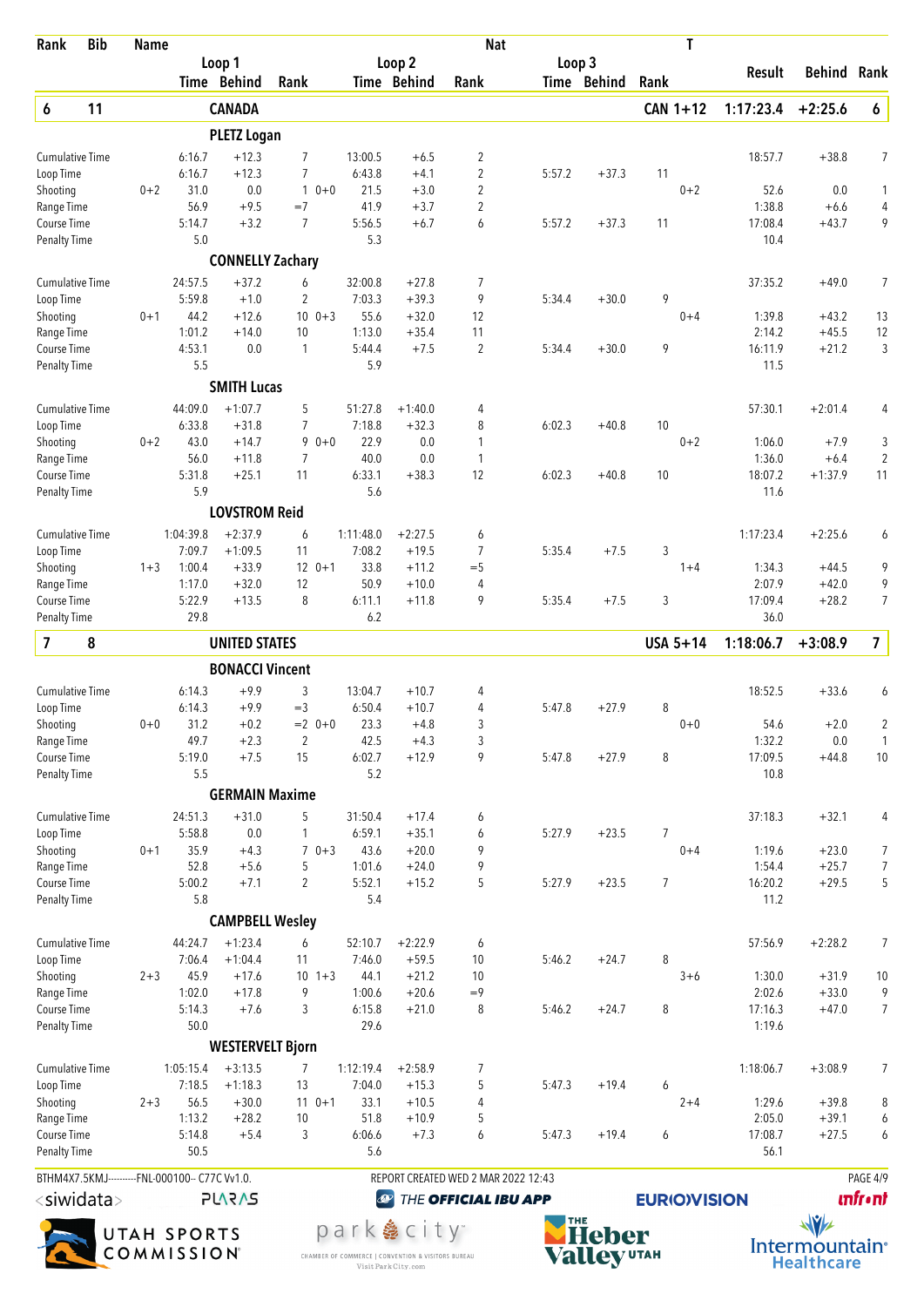| Rank                               | <b>Bib</b>                                     | <b>Name</b> |                  |                              |                  |         |                |                                     | <b>Nat</b>           |        |             |      | T                   |                  |                    |                                           |
|------------------------------------|------------------------------------------------|-------------|------------------|------------------------------|------------------|---------|----------------|-------------------------------------|----------------------|--------|-------------|------|---------------------|------------------|--------------------|-------------------------------------------|
|                                    |                                                |             |                  | Loop 1                       |                  |         |                | Loop 2                              |                      | Loop 3 |             |      |                     | Result           | <b>Behind Rank</b> |                                           |
|                                    |                                                |             |                  | Time Behind                  | Rank             |         |                | Time Behind                         | Rank                 |        | Time Behind | Rank |                     |                  |                    |                                           |
| 8                                  | 5                                              |             |                  | <b>GERMANY</b>               |                  |         |                |                                     |                      |        |             |      | GER 1+9             | 1:18:23.4        | $+3:25.6$          | 8                                         |
|                                    |                                                |             |                  | <b>NOACK Moritz</b>          |                  |         |                |                                     |                      |        |             |      |                     |                  |                    |                                           |
| <b>Cumulative Time</b>             |                                                |             | 6:20.2           | $+15.8$                      | 10               |         | 14:25.9        | $+1:31.9$                           | 14                   |        |             |      |                     | 20:40.5          | $+2:21.6$          | 15                                        |
| Loop Time                          |                                                |             | 6:20.2           | $+15.8$                      | 10               |         | 8:05.7         | $+1:26.0$                           | 14                   | 6:14.6 | $+54.7$     | 15   |                     |                  |                    |                                           |
| Shooting                           |                                                | $0 + 2$     | 39.6             | $+8.6$                       | $\overline{7}$   | $1 + 3$ | 46.3           | $+27.8$                             | 11                   |        |             |      | $1 + 5$             | 1:25.9           | $+33.3$            | 10                                        |
| Range Time                         |                                                |             | 57.4             | $+10.0$                      | 9                |         | 1:07.4         | $+29.2$                             | 12                   |        |             |      |                     | 2:04.8           | $+32.6$            | 10                                        |
| Course Time                        |                                                |             | 5:17.0<br>5.8    | $+5.5$                       | 11               |         | 6:28.1         | $+38.3$                             | 15                   | 6:14.6 | $+54.7$     | 15   |                     | 17:59.7<br>35.9  | $+1:35.0$          | 15                                        |
| <b>Penalty Time</b>                |                                                |             |                  |                              |                  |         | 30.1           |                                     |                      |        |             |      |                     |                  |                    |                                           |
|                                    |                                                |             |                  | <b>SEIDL Elias</b>           |                  |         |                |                                     |                      |        |             |      |                     |                  |                    |                                           |
| <b>Cumulative Time</b>             |                                                |             | 27:04.8          | $+2:44.5$                    | 14               |         | 34:02.6        | $+2:29.6$                           | 12                   |        |             |      |                     | 39:53.0          | $+3:06.8$          | 14                                        |
| Loop Time                          |                                                |             | 6:24.3<br>36.8   | $+25.5$<br>$+5.2$            | 9<br>8           | $0 + 0$ | 6:57.8<br>28.2 | $+33.8$                             | 5                    | 5:50.4 | $+46.0$     | 13   |                     |                  |                    |                                           |
| Shooting<br>Range Time             |                                                | $0 + 0$     | 55.2             | $+8.0$                       | 8                |         | 44.8           | $+4.6$<br>$+7.2$                    | 4<br>4               |        |             |      | $0 + 0$             | 1:05.0<br>1:40.0 | $+8.4$<br>$+11.3$  | $\overline{\mathbf{c}}$<br>$\overline{2}$ |
| Course Time                        |                                                |             | 5:24.3           | $+31.2$                      | 12               |         | 6:08.2         | $+31.3$                             | 13                   | 5:50.4 | $+46.0$     | 13   |                     | 17:22.9          | $+1:32.2$          | 13                                        |
| <b>Penalty Time</b>                |                                                |             | 4.7              |                              |                  |         | 4.8            |                                     |                      |        |             |      |                     | 9.6              |                    |                                           |
|                                    |                                                |             |                  | <b>MADERSBACHER Frederik</b> |                  |         |                |                                     |                      |        |             |      |                     |                  |                    |                                           |
| <b>Cumulative Time</b>             |                                                |             | 46:08.1          | $+3:06.8$                    | 11               |         | 53:29.9        | $+3:42.1$                           | 10                   |        |             |      |                     | 59:03.9          | $+3:35.2$          | 9                                         |
| Loop Time                          |                                                |             | 6:15.1           | $+13.1$                      | 3                |         | 7:21.8         | $+35.3$                             | 9                    | 5:34.0 | $+12.5$     | 4    |                     |                  |                    |                                           |
| Shooting                           |                                                | $0 + 0$     | 31.1             | $+2.8$                       | 3                | $0 + 1$ | 41.2           | $+18.3$                             | 8                    |        |             |      | $0 + 1$             | 1:12.4           | $+14.3$            | 7                                         |
| Range Time                         |                                                |             | 50.4             | $+6.2$                       | 3                |         | 1:00.6         | $+20.6$                             | $=9$                 |        |             |      |                     | 1:51.0           | $+21.4$            | 7                                         |
| Course Time                        |                                                |             | 5:18.8           | $+12.1$                      | 6                |         | 6:15.2         | $+20.4$                             | $\overline{7}$       | 5:34.0 | $+12.5$     | 4    |                     | 17:08.0          | $+38.7$            | 6                                         |
| <b>Penalty Time</b>                |                                                |             | 5.9              |                              |                  |         | 5.9            |                                     |                      |        |             |      |                     | 11.9             |                    |                                           |
|                                    |                                                |             |                  | <b>LODL Darius</b>           |                  |         |                |                                     |                      |        |             |      |                     |                  |                    |                                           |
| <b>Cumulative Time</b>             |                                                |             | 1:05:31.1        | $+3:29.2$                    | 8                |         | 1:12:33.5      | $+3:13.0$                           | 8                    |        |             |      |                     | 1:18:23.4        | $+3:25.6$          | 8                                         |
| Loop Time                          |                                                |             | 6:27.2           | $+27.0$                      | 6                |         | 7:02.4         | $+13.7$                             | 4                    | 5:49.9 | $+22.0$     | 9    |                     |                  |                    |                                           |
| Shooting                           |                                                | $0 + 1$     | 35.9             | $+9.4$                       | 4                | $0 + 2$ | 37.6           | $+15.0$                             | 7                    |        |             |      | $0 + 3$             | 1:13.6           | $+23.8$            | 4                                         |
| Range Time                         |                                                |             | 54.9             | $+9.9$                       | 4                |         | 57.7           | $+16.8$                             | 7                    |        |             |      |                     | 1:52.6           | $+26.7$            | 4                                         |
| Course Time<br><b>Penalty Time</b> |                                                |             | 5:27.0<br>5.2    | $+17.6$                      | 11               |         | 5:59.3<br>5.3  | 0.0                                 | 1                    | 5:49.9 | $+22.0$     | 9    |                     | 17:16.2<br>10.6  | $+35.0$            | 8                                         |
|                                    |                                                |             |                  |                              |                  |         |                |                                     |                      |        |             |      |                     |                  |                    |                                           |
| 9                                  | 13                                             |             |                  | <b>FINLAND</b>               |                  |         |                |                                     |                      |        |             |      | $FIN 5+15$          | 1:19:36.8        | $+4:39.0$          | 9                                         |
|                                    |                                                |             |                  | <b>JORONEN Sameli</b>        |                  |         |                |                                     |                      |        |             |      |                     |                  |                    |                                           |
| <b>Cumulative Time</b>             |                                                |             | 6:20.5           | $+16.1$                      | 11               |         | 14:35.3        | $+1:41.3$                           | 15                   |        |             |      |                     | 20:25.8          | $+2:06.9$          | 14                                        |
| Loop Time                          |                                                |             | 6:20.5           | $+16.1$                      | 11               |         | 8:14.8         | $+1:35.1$                           | 15                   | 5:50.5 | $+30.6$     | 10   |                     |                  |                    |                                           |
| Shooting<br>Range Time             |                                                | $0 + 1$     | 39.8<br>56.9     | $+8.8$<br>$+9.5$             | 8<br>$=7$        | $3 + 3$ | 52.9<br>1:13.7 | $+34.4$<br>$+35.5$                  | 13<br>13             |        |             |      | $3 + 4$             | 1:32.7<br>2:10.6 | $+40.1$<br>$+38.4$ | 12<br>13                                  |
| Course Time                        |                                                |             | 5:18.5           | $+7.0$                       | 14               |         | 5:50.5         | $+0.7$                              | $\overline{2}$       | 5:50.5 | $+30.6$     | 10   |                     | 16:59.5          | $+34.8$            | 8                                         |
| <b>Penalty Time</b>                |                                                |             | 5.1              |                              |                  |         | 1:10.5         |                                     |                      |        |             |      |                     | 1:15.7           |                    |                                           |
|                                    |                                                |             |                  | <b>INVENIUS Otto</b>         |                  |         |                |                                     |                      |        |             |      |                     |                  |                    |                                           |
| <b>Cumulative Time</b>             |                                                |             | 27:43.5          | $+3:23.2$                    | 15               |         | 34:32.1        | $+2:59.1$                           | 14                   |        |             |      |                     | 39:36.5          | $+2:50.3$          | 13                                        |
| Loop Time                          |                                                |             | 7:17.7           | $+1:18.9$                    | 15               |         | 6:48.6         | $+24.6$                             | 3                    | 5:04.4 | 0.0         | 1    |                     |                  |                    |                                           |
| Shooting                           |                                                | $2 + 3$     | 59.6             | $+28.0$                      | $130+1$          |         | 37.5           | $+13.9$                             | 6                    |        |             |      | $2 + 4$             | 1:37.1           | $+40.5$            | 12                                        |
| Range Time                         |                                                |             | 1:18.6           | $+31.4$                      | 13               |         | 56.3           | $+18.7$                             | 6                    |        |             |      |                     | 2:14.9           | $+46.2$            | 13                                        |
| Course Time                        |                                                |             | 5:10.1           | $+17.0$                      | 6                |         | 5:47.3         | $+10.4$                             | 3                    | 5:04.4 | 0.0         | 1    |                     | 16:01.8          | $+11.1$            | $\overline{2}$                            |
| <b>Penalty Time</b>                |                                                |             | 49.0             |                              |                  |         | 5.0            |                                     |                      |        |             |      |                     | 54.1             |                    |                                           |
|                                    |                                                |             |                  | <b>MUKKALA Jonni</b>         |                  |         |                |                                     |                      |        |             |      |                     |                  |                    |                                           |
| <b>Cumulative Time</b>             |                                                |             | 46:24.9          | $+3:23.6$                    | 14               |         | 53:32.9        | $+3:45.1$                           | 11                   |        |             |      |                     | 59:06.5          | $+3:37.8$          | 10                                        |
| Loop Time<br>Shooting              |                                                | $0 + 3$     | 6:48.4<br>1:08.9 | $+46.4$<br>$+40.6$           | 10<br>$= 13$ 0+1 |         | 7:08.0<br>38.0 | $+21.5$<br>$+15.1$                  | 5<br>7               | 5:33.6 | $+12.1$     | 3    | $0 + 4$             | 1:47.0           | $+48.9$            | 12                                        |
| Range Time                         |                                                |             | 1:28.2           | $+44.0$                      | 13               |         | 1:00.4         | $+20.4$                             | 8                    |        |             |      |                     | 2:28.6           | $+59.0$            | 12                                        |
| Course Time                        |                                                |             | 5:14.7           | $+8.0$                       | 4                |         | 6:01.8         | $+7.0$                              | 3                    | 5:33.6 | $+12.1$     | 3    |                     | 16:50.1          | $+20.8$            | 3                                         |
| <b>Penalty Time</b>                |                                                |             | 5.5              |                              |                  |         | 5.7            |                                     |                      |        |             |      |                     | 11.2             |                    |                                           |
|                                    |                                                |             |                  | <b>KUUTTINEN Patrik</b>      |                  |         |                |                                     |                      |        |             |      |                     |                  |                    |                                           |
| <b>Cumulative Time</b>             |                                                |             | 1:05:44.3        | $+3:42.4$                    | 9                |         | 1:13:25.9      | $+4:05.4$                           | 9                    |        |             |      |                     | 1:19:36.8        | $+4:39.0$          | 9                                         |
| Loop Time                          |                                                |             | 6:37.8           | $+37.6$                      | 8                |         | 7:41.6         | $+52.9$                             | 11                   | 6:10.9 | $+43.0$     | 11   |                     |                  |                    |                                           |
| Shooting                           |                                                | $0 + 1$     | 48.9             | $+22.4$                      | 9                | $0 + 2$ | 45.9           | $+23.3$                             | 10                   |        |             |      | $0 + 3$             | 1:34.8           | $+45.0$            | 11                                        |
| Range Time                         |                                                |             | 1:07.9           | $+22.9$                      | 9                |         | 1:06.6         | $+25.7$                             | 10                   |        |             |      |                     | 2:14.5           | $+48.6$            | 12                                        |
| Course Time                        |                                                |             | 5:23.8           | $+14.4$                      | 9                |         | 6:29.4         | $+30.1$                             | 12                   | 6:10.9 | $+43.0$     | 11   |                     | 18:04.1          | $+1:22.9$          | 12                                        |
| <b>Penalty Time</b>                |                                                |             | 6.0              |                              |                  |         | 5.5            |                                     |                      |        |             |      |                     | 11.6             |                    |                                           |
|                                    | BTHM4X7.5KMJ----------FNL-000100-- C77C Vv1.0. |             |                  |                              |                  |         |                | REPORT CREATED WED 2 MAR 2022 12:43 |                      |        |             |      |                     |                  |                    | PAGE 5/9                                  |
| <siwidata></siwidata>              |                                                |             |                  | <b>PLARAS</b>                |                  |         | $\bigcirc$     |                                     | THE OFFICIAL IBU APP |        |             |      | <b>EURIO)VISION</b> |                  |                    | <b>Infr</b> •nt                           |



park & city" CHAMBER OF COMMERCE | CONVENTION & VISITORS BUREAU<br>Visit Park City.com



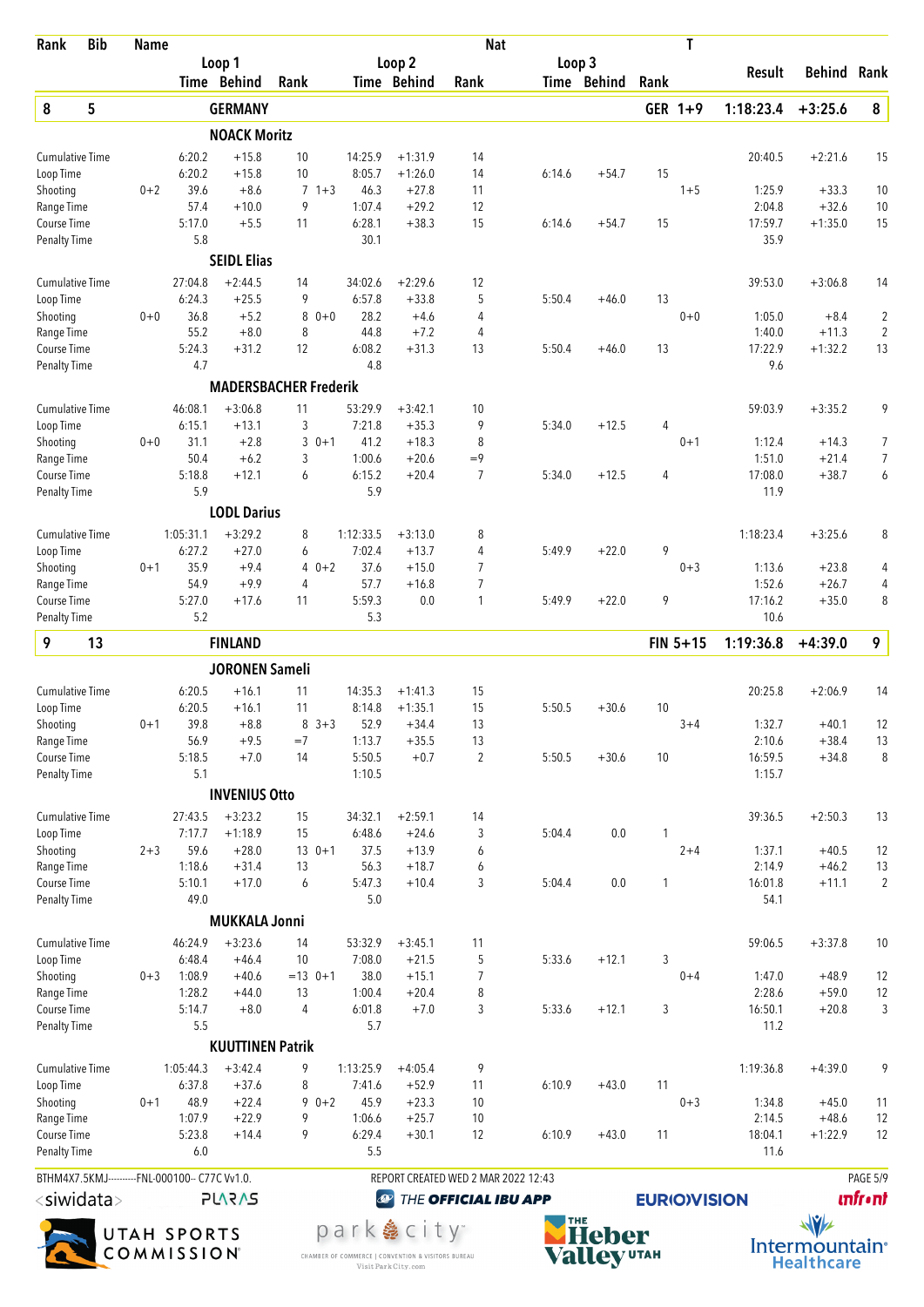| Rank                   | <b>Bib</b>                                     | <b>Name</b> |                   |                          |                                |                   |                      | <b>Nat</b>                          |        |             | T                   |                 |                      |                 |
|------------------------|------------------------------------------------|-------------|-------------------|--------------------------|--------------------------------|-------------------|----------------------|-------------------------------------|--------|-------------|---------------------|-----------------|----------------------|-----------------|
|                        |                                                |             |                   | Loop 1                   |                                |                   | Loop <sub>2</sub>    |                                     | Loop 3 |             |                     | Result          | Behind               | Rank            |
|                        |                                                |             |                   | Time Behind              | Rank                           |                   | Time Behind          | Rank                                |        | Time Behind | Rank                |                 |                      |                 |
| 10                     | 14                                             |             |                   | LITHUANIA                |                                |                   |                      |                                     |        |             | $LTU$ 2+10          | 1:19:59.4       | $+5:01.6$            | 10              |
|                        |                                                |             |                   | <b>CIGAK Nikita</b>      |                                |                   |                      |                                     |        |             |                     |                 |                      |                 |
| Cumulative Time        |                                                |             | 6:45.3            | $+40.9$                  | 14                             | 14:10.3           | $+1:16.3$            | 12                                  |        |             |                     | 20:09.4         | $+1:50.5$            | 12              |
| Loop Time<br>Shooting  |                                                | $1 + 3$     | 6:45.3<br>45.9    | $+40.9$<br>$+14.9$       | 14<br>$12 \t 0+3$              | 7:25.0<br>46.4    | $+45.3$<br>$+27.9$   | 11<br>12                            | 5:59.1 | $+39.2$     | 12<br>$1 + 6$       | 1:32.3          | $+39.7$              | 11              |
| Range Time             |                                                |             | 1:02.3            | $+14.9$                  | 12                             | 1:06.1            | $+27.9$              | 11                                  |        |             |                     | 2:08.4          | $+36.2$              | 11              |
| Course Time            |                                                |             | 5:16.4            | $+4.9$                   | 10                             | 6:13.5            | $+23.7$              | 13                                  | 5:59.1 | $+39.2$     | 12                  | 17:29.0         | $+1:04.3$            | 13              |
| <b>Penalty Time</b>    |                                                |             | 26.6              |                          |                                | 5.3               |                      |                                     |        |             |                     | 32.0            |                      |                 |
|                        |                                                |             |                   | <b>MACKINE Jokubas</b>   |                                |                   |                      |                                     |        |             |                     |                 |                      |                 |
| <b>Cumulative Time</b> |                                                |             | 26:37.8           | $+2:17.5$                | 12                             | 34:14.3           | $+2:41.3$            | 13                                  |        |             |                     | 39:34.0         | $+2:47.8$            | 12              |
| Loop Time              |                                                |             | 6:28.4            | $+29.6$                  | 10                             | 7:36.5            | $+1:12.5$            | 14                                  | 5:19.7 | $+15.3$     | 4                   |                 |                      |                 |
| Shooting               |                                                | $0 + 0$     | 34.1              | $+2.5$                   | 5<br>$1 + 3$                   | 55.7              | $+32.1$              | 13                                  |        |             | $1 + 3$             | 1:29.9          | $+33.3$              | 8               |
| Range Time             |                                                |             | 52.9              | $+5.7$                   | 6                              | 1:18.0            | $+40.4$              | 14                                  |        |             |                     | 2:10.9          | $+42.2$              | 11              |
| Course Time            |                                                |             | 5:30.3<br>5.2     | $+37.2$                  | 15                             | 5:52.5<br>26.0    | $+15.6$              | $\overline{7}$                      | 5:19.7 | $+15.3$     | 4                   | 16:42.5<br>31.2 | $+51.8$              | 8               |
| <b>Penalty Time</b>    |                                                |             |                   |                          |                                |                   |                      |                                     |        |             |                     |                 |                      |                 |
|                        |                                                |             |                   |                          | <b>ALEKSANDROVAS Romualdas</b> |                   |                      |                                     |        |             |                     |                 |                      |                 |
| <b>Cumulative Time</b> |                                                |             | 46:10.5           | $+3:09.2$                | 13                             | 54:10.9           | $+4:23.1$            | 13                                  |        |             |                     | 1:00:44.2       | $+5:15.5$            | 13              |
| Loop Time<br>Shooting  |                                                | $0 + 0$     | 6:36.5<br>29.8    | $+34.5$<br>$+1.5$        | 9<br>$20+1$                    | 8:00.4<br>34.8    | $+1:13.9$<br>$+11.9$ | 12<br>6                             | 6:33.3 | $+1:11.8$   | 15<br>$0 + 1$       | 1:04.7          |                      | $\overline{2}$  |
| Range Time             |                                                |             | 49.7              | $+5.5$                   | $\overline{2}$                 | 55.1              | $+15.1$              | 6                                   |        |             |                     | 1:44.8          | $+6.6$<br>$+15.2$    | 5               |
| Course Time            |                                                |             | 5:41.5            | $+34.8$                  | 15                             | 6:59.6            | $+1:04.8$            | 15                                  | 6:33.3 | $+1:11.8$   | 15                  | 19:14.4         | $+2:45.1$            | 15              |
| <b>Penalty Time</b>    |                                                |             | 5.3               |                          |                                | 5.7               |                      |                                     |        |             |                     | 11.1            |                      |                 |
|                        |                                                |             |                   | <b>FOMIN Maksim</b>      |                                |                   |                      |                                     |        |             |                     |                 |                      |                 |
| <b>Cumulative Time</b> |                                                |             | 1:07:07.2         | $+5:05.3$                | 12                             | 1:14:05.7         | $+4:45.2$            | 10                                  |        |             |                     | 1:19:59.4       | $+5:01.6$            | 10              |
| Loop Time              |                                                |             | 6:23.0            | $+22.8$                  | 4                              | 6:58.5            | $+9.8$               | 3                                   | 5:53.7 | $+25.8$     | 10                  |                 |                      |                 |
| Shooting               |                                                | $0 + 0$     | 27.1              | $+0.6$                   | $20+0$                         | 22.6              | 0.0                  | 1                                   |        |             | $0 + 0$             | 49.8            | 0.0                  | 1               |
| Range Time             |                                                |             | 45.3              | $+0.3$                   | $\overline{2}$                 | 44.0              | $+3.1$               | 3                                   |        |             |                     | 1:29.3          | $+3.4$               | $\overline{c}$  |
| Course Time            |                                                |             | 5:32.6            | $+23.2$                  | 12                             | 6:09.0            | $+9.7$               | 8                                   | 5:53.7 | $+25.8$     | 10                  | 17:35.3         | $+54.1$              | 10              |
| <b>Penalty Time</b>    |                                                |             | 5.0               |                          |                                | 5.5               |                      |                                     |        |             |                     | 10.6            |                      |                 |
| 11                     | 12                                             |             |                   | <b>AUSTRIA</b>           |                                |                   |                      |                                     |        |             | AUT 2+15            | 1:20:07.7       | $+5:09.9$            | 11              |
|                        |                                                |             |                   |                          | <b>PROSSER Maximilian</b>      |                   |                      |                                     |        |             |                     |                 |                      |                 |
| <b>Cumulative Time</b> |                                                |             | 6:43.9            | $+39.5$                  | 13                             | 14:19.9           | $+1:25.9$            | 13                                  |        |             |                     | 19:47.6         | $+1:28.7$            | 10              |
| Loop Time              |                                                |             | 6:43.9            | $+39.5$                  | 13                             | 7:36.0            | $+56.3$              | 13                                  | 5:27.7 | $+7.8$      | 3                   | 1:49.7          |                      |                 |
| Shooting<br>Range Time |                                                | $0 + 3$     | 51.3<br>1:21.0    | $+20.3$<br>$+33.6$       | $14 + 3$<br>15                 | 58.3<br>1:18.3    | $+39.8$<br>$+40.1$   | 14<br>15                            |        |             | $1 + 6$             | 2:39.3          | $+57.1$<br>$+1:07.1$ | 15<br>15        |
| Course Time            |                                                |             | 5:17.7            | $+6.2$                   | 13                             | 5:49.8            | $0.0\,$              | 1                                   | 5:27.7 | $+7.8$      | 3                   | 16:35.2         | $+10.5$              | 3               |
| <b>Penalty Time</b>    |                                                |             | 5.2               |                          |                                | 27.9              |                      |                                     |        |             |                     | 33.1            |                      |                 |
|                        |                                                |             |                   | <b>LIENBACHER Pascal</b> |                                |                   |                      |                                     |        |             |                     |                 |                      |                 |
| <b>Cumulative Time</b> |                                                |             | 26:36.3           | $+2:16.0$                | 10                             | 33:47.5           | $+2:14.5$            | 11                                  |        |             |                     | 39:33.6         | $+2:47.4$            | 11              |
| Loop Time              |                                                |             | 6:48.7            | $+49.9$                  | 13                             | 7:11.2            | $+47.2$              | 11                                  | 5:46.1 | $+41.7$     | 11                  |                 |                      |                 |
| Shooting               |                                                | $0 + 2$     | 58.3              | $+26.7$                  | $120+0$                        | 36.1              | $+12.5$              | 5                                   |        |             | $0 + 2$             | 1:34.5          | $+37.9$              | 11              |
| Range Time             |                                                |             | 1:17.6            | $+30.4$                  | 12                             | 51.9              | $+14.3$              | 5                                   |        |             |                     | 2:09.5          | $+40.8$              | $10$            |
| Course Time            |                                                |             | 5:25.7            | $+32.6$                  | 14                             | 6:14.0            | $+37.1$              | 14                                  | 5:46.1 | $+41.7$     | 11                  | 17:25.8         | $+1:35.1$            | 14              |
| <b>Penalty Time</b>    |                                                |             | 5.4               | <b>FOIDL Benedikt</b>    |                                | 5.2               |                      |                                     |        |             |                     | 10.6            |                      |                 |
|                        |                                                |             |                   |                          |                                |                   |                      |                                     |        |             |                     |                 |                      |                 |
| <b>Cumulative Time</b> |                                                |             | 46:08.5<br>6:34.9 | $+3:07.2$<br>$+32.9$     | 12<br>8                        | 53:21.4<br>7:12.9 | $+3:33.6$<br>$+26.4$ | 9<br>6                              | 6:18.5 | $+57.0$     | 13                  | 59:39.9         | $+4:11.2$            | 11              |
| Loop Time<br>Shooting  |                                                | $0 + 2$     | 42.2              | $+13.9$                  | 8<br>$0 + 0$                   | 26.1              | $+3.2$               | 2                                   |        |             | $0 + 2$             | 1:08.4          | $+10.3$              | 5               |
| Range Time             |                                                |             | 1:07.3            | $+23.1$                  | 10                             | 43.2              | $+3.2$               | $\overline{2}$                      |        |             |                     | 1:50.5          | $+20.9$              | 6               |
| Course Time            |                                                |             | 5:21.6            | $+14.9$                  | $\overline{7}$                 | 6:23.0            | $+28.2$              | 9                                   | 6:18.5 | $+57.0$     | 13                  | 18:03.1         | $+1:33.8$            | 10              |
| <b>Penalty Time</b>    |                                                |             | 5.9               |                          |                                | 6.6               |                      |                                     |        |             |                     | 12.6            |                      |                 |
|                        |                                                |             |                   |                          | <b>LANGEGGER Christian</b>     |                   |                      |                                     |        |             |                     |                 |                      |                 |
| <b>Cumulative Time</b> |                                                |             | 1:06:58.3         | $+4:56.4$                | 10                             | 1:14:20.3         | $+4:59.8$            | 11                                  |        |             |                     | 1:20:07.7       | $+5:09.9$            | 11              |
| Loop Time              |                                                |             | 7:18.4            | $+1:18.2$                | 12                             | 7:22.0            | $+33.3$              | 9                                   | 5:47.4 | $+19.5$     | $\overline{7}$      |                 |                      |                 |
| Shooting               |                                                | $1 + 3$     | 1:07.7            | $+41.2$                  | $140+2$                        | 43.2              | $+20.6$              | 9                                   |        |             | $1 + 5$             | 1:50.9          | $+1:01.1$            | 13              |
| Range Time             |                                                |             | 1:27.4            | $+42.4$                  | 14                             | 1:03.6            | $+22.7$              | 9                                   |        |             |                     | 2:31.0          | $+1:05.1$            | 13              |
| Course Time            |                                                |             | 5:22.7<br>28.2    | $+13.3$                  | 7                              | 6:12.5<br>5.9     | $+13.2$              | 10                                  | 5:47.4 | $+19.5$     | 7                   | 17:22.6<br>34.1 | $+41.4$              | 9               |
| <b>Penalty Time</b>    |                                                |             |                   |                          |                                |                   |                      |                                     |        |             |                     |                 |                      |                 |
|                        | BTHM4X7.5KMJ----------FNL-000100-- C77C Vv1.0. |             |                   |                          |                                |                   |                      | REPORT CREATED WED 2 MAR 2022 12:43 |        |             |                     |                 |                      | PAGE 6/9        |
|                        | $<$ siwidata $>$                               |             |                   | <b>PLARAS</b>            |                                | $\bigcirc$        |                      | THE OFFICIAL IBU APP                |        |             | <b>EURIO)VISION</b> |                 |                      | <b>unfr</b> •nt |



park & city" CHAMBER OF COMMERCE | CONVENTION & VISITORS BUREAU<br>Visit Park City.com



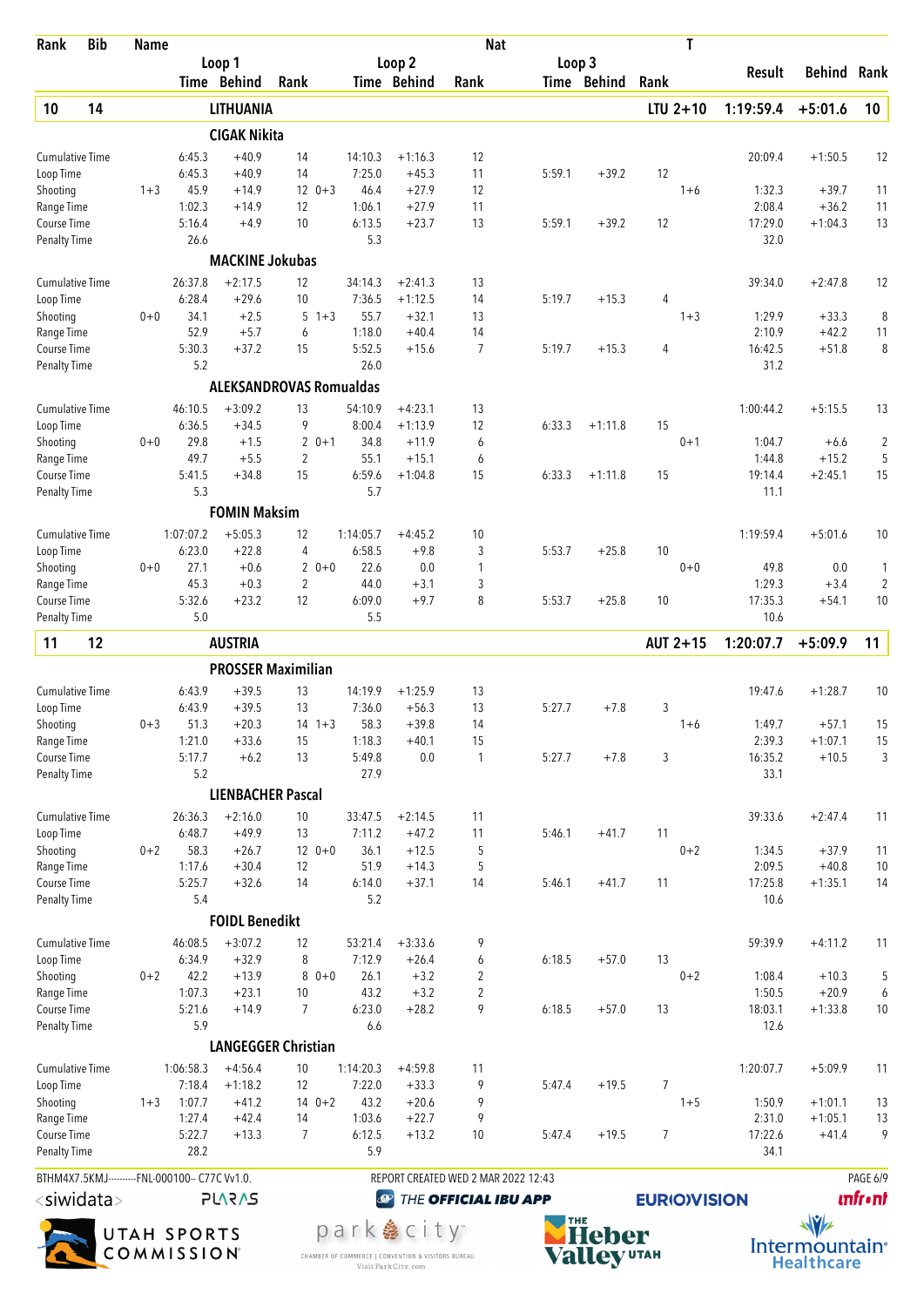| Rank                               | <b>Bib</b> | <b>Name</b>                                                     |                     |                          |                         |                           |                                     | <b>Nat</b>           |        |              | T                  |                  |                        |                     |
|------------------------------------|------------|-----------------------------------------------------------------|---------------------|--------------------------|-------------------------|---------------------------|-------------------------------------|----------------------|--------|--------------|--------------------|------------------|------------------------|---------------------|
|                                    |            |                                                                 |                     | Loop 1<br>Time Behind    | Rank                    |                           | Loop <sub>2</sub><br>Time Behind    | Rank                 | Loop 3 | Time Behind  | Rank               | Result           | <b>Behind Rank</b>     |                     |
| 12                                 | 10         |                                                                 |                     | <b>ESTONIA</b>           |                         |                           |                                     |                      |        |              | EST $3+17$         | 1:21:26.1        | $+6:28.3$              | 12                  |
|                                    |            |                                                                 |                     | <b>PERV Joosep</b>       |                         |                           |                                     |                      |        |              |                    |                  |                        |                     |
| <b>Cumulative Time</b>             |            |                                                                 | 6:14.6              | $+10.2$                  | 5                       | 13:12.1                   | $+18.1$                             | 6                    |        |              |                    | 18:50.4          | $+31.5$                | 5                   |
| Loop Time                          |            |                                                                 | 6:14.6              | $+10.2$                  | 5                       | 6:57.5                    | $+17.8$                             | 6                    | 5:38.3 | $+18.4$      | 7                  |                  |                        |                     |
| Shooting                           |            | $0 + 2$                                                         | 33.9                | $+2.9$                   | $=4$ 0+1                | 34.8                      | $+16.3$                             | 8                    |        |              | $0 + 3$            | 1:08.7           | $+16.1$                | 6                   |
| Range Time                         |            |                                                                 | 56.3<br>5:13.1      | $+8.9$                   | $=$ 5<br>$\overline{4}$ | 54.0<br>5:57.7            | $+15.8$                             | 8<br>$\overline{7}$  |        |              | $\overline{7}$     | 1:50.3           | $+18.1$                | 7<br>$\overline{7}$ |
| Course Time<br><b>Penalty Time</b> |            |                                                                 | 5.1                 | $+1.6$                   |                         | 5.7                       | $+7.9$                              |                      | 5:38.3 | $+18.4$      |                    | 16:49.1<br>10.9  | $+24.4$                |                     |
|                                    |            |                                                                 |                     | <b>PALM Tuudor</b>       |                         |                           |                                     |                      |        |              |                    |                  |                        |                     |
| <b>Cumulative Time</b>             |            |                                                                 | 25:05.2             | $+44.9$                  | 7                       | 32:32.7                   | $+59.7$                             | 9                    |        |              |                    | 38:10.7          | $+1:24.5$              | 8                   |
| Loop Time                          |            |                                                                 | 6:14.8              | $+16.0$                  | 8                       | 7:27.5                    | $+1:03.5$                           | 13                   | 5:38.0 | $+33.6$      | 10                 |                  |                        |                     |
| Shooting<br>Range Time             |            | $0 + 0$                                                         | 35.7<br>54.5        | $+4.1$<br>$+7.3$         | 6<br>7                  | $0 + 3$<br>55.0<br>1:14.6 | $+31.4$<br>$+37.0$                  | 11<br>12             |        |              | $0 + 3$            | 1:30.7<br>2:09.1 | $+34.1$<br>$+40.4$     | 9<br>9              |
| Course Time                        |            |                                                                 | 5:14.6              | $+21.5$                  | 11                      | 6:07.1                    | $+30.2$                             | 12                   | 5:38.0 | $+33.6$      | 10                 | 16:59.7          | $+1:09.0$              | 11                  |
| <b>Penalty Time</b>                |            |                                                                 | 5.6                 |                          |                         | 5.7                       |                                     |                      |        |              |                    | 11.3             |                        |                     |
|                                    |            |                                                                 |                     | <b>VSIVTSEV Ivar</b>     |                         |                           |                                     |                      |        |              |                    |                  |                        |                     |
| <b>Cumulative Time</b>             |            |                                                                 | 45:17.2             | $+2:15.9$                | 8                       | 54:03.9                   | $+4:16.1$                           | 12                   |        |              |                    | 1:00:20.1        | $+4:51.4$              | 12                  |
| Loop Time                          |            |                                                                 | 7:06.5<br>1:08.9    | $+1:04.5$                | 12<br>$= 13$ 2+3        | 8:46.7<br>59.1            | $+2:00.2$                           | 14<br>14             | 6:16.2 | $+54.7$      | 12<br>$2 + 6$      |                  |                        |                     |
| Shooting<br>Range Time             |            | $0 + 3$                                                         | 1:28.4              | $+40.6$<br>$+44.2$       | 14                      | 1:19.5                    | $+36.2$<br>$+39.5$                  | 14                   |        |              |                    | 2:08.1<br>2:47.9 | $+1:10.0$<br>$+1:18.3$ | 13<br>14            |
| Course Time                        |            |                                                                 | 5:32.8              | $+26.1$                  | 13                      | 6:32.4                    | $+37.6$                             | 11                   | 6:16.2 | $+54.7$      | 12                 | 18:21.4          | $+1:52.1$              | 13                  |
| <b>Penalty Time</b>                |            |                                                                 | 5.3                 |                          |                         | 54.8                      |                                     |                      |        |              |                    | 1:00.1           |                        |                     |
|                                    |            |                                                                 |                     | <b>EPNER Markus Rene</b> |                         |                           |                                     |                      |        |              |                    |                  |                        |                     |
| <b>Cumulative Time</b>             |            |                                                                 | 1:07:05.4           | $+5:03.5$                | 11                      | 1:15:10.0                 | $+5:49.5$                           | 12                   |        |              |                    | 1:21:26.1        | $+6:28.3$              | 12                  |
| Loop Time<br>Shooting              |            | $0 + 2$                                                         | 6:45.3<br>1:02.8    | $+45.1$<br>$+36.3$       | 10<br>$13 + 3$          | 8:04.6<br>54.9            | $+1:15.9$<br>$+32.3$                | 13<br>14             | 6:16.1 | $+48.2$      | 12<br>$1 + 5$      | 1:57.7           | $+1:07.9$              | 14                  |
| Range Time                         |            |                                                                 | 1:19.3              | $+34.3$                  | 13                      | 1:13.6                    | $+32.7$                             | 14                   |        |              |                    | 2:32.9           | $+1:07.0$              | 14                  |
| Course Time                        |            |                                                                 | 5:21.1              | $+11.7$                  | 6                       | 6:19.9                    | $+20.6$                             | 11                   | 6:16.1 | $+48.2$      | 12                 | 17:57.1          | $+1:15.9$              | 11                  |
| <b>Penalty Time</b>                |            |                                                                 | 4.9                 |                          |                         | 31.0                      |                                     |                      |        |              |                    | 35.9             |                        |                     |
| 13                                 | 15         |                                                                 |                     | <b>BELGIUM</b>           |                         |                           |                                     |                      |        |              | <b>BEL 3+10</b>    | 1:23:47.4        | $+8:49.6$              | 13                  |
|                                    |            |                                                                 |                     | <b>DIELEN Pjotr</b>      |                         |                           |                                     |                      |        |              |                    |                  |                        |                     |
| <b>Cumulative Time</b>             |            |                                                                 | 6:15.0              | $+10.6$                  | 6                       | 13:17.9                   | $+23.9$                             | 8                    |        |              |                    | 19:08.1          | $+49.2$                | 9                   |
| Loop Time<br>Shooting              |            | $0 + 1$                                                         | 6:15.0<br>33.9      | $+10.6$<br>$+2.9$        | 6<br>$=4$ 0+1           | 7:02.9<br>32.3            | $+23.2$<br>$+13.8$                  | 8<br>6               | 5:50.2 | $+30.3$      | 9<br>$0 + 2$       | 1:06.2           | $+13.6$                | 5                   |
| Range Time                         |            |                                                                 | 52.5                | $+5.1$                   | 4                       | 51.7                      | $+13.5$                             | 6                    |        |              |                    | 1:44.2           | $+12.0$                | 5                   |
| Course Time                        |            |                                                                 | 5:17.4              | $+5.9$                   | 12                      | 6:05.7                    | $+15.9$                             | 11                   | 5:50.2 | $+30.3$      | 9                  | 17:13.3          | $+48.6$                | 11                  |
| Penalty Time                       |            |                                                                 | 5.1                 |                          |                         | 5.4                       |                                     |                      |        |              |                    | 10.5             |                        |                     |
|                                    |            |                                                                 |                     | <b>BEAUVAIS Cesar</b>    |                         |                           |                                     |                      |        |              |                    |                  |                        |                     |
| <b>Cumulative Time</b>             |            |                                                                 | 25:37.3             | $+1:17.0$                | 9                       | 32:31.3                   | $+58.3$                             | 8                    |        |              |                    | 38:25.1          | $+1:38.9$              | 9                   |
| Loop Time<br>Shooting              |            | $0 + 2$                                                         | 6:29.2<br>52.5      | $+30.4$<br>$+20.9$       | 11<br>$110+0$           | 6:54.0<br>24.5            | $+30.0$<br>$+0.9$                   | 4<br>3               | 5:53.8 | $+49.4$      | 14<br>$0 + 2$      | 1:17.0           | $+20.4$                | 6                   |
| Range Time                         |            |                                                                 | 1:09.7              | $+22.5$                  | 11                      | 44.3                      | $+6.7$                              | 3                    |        |              |                    | 1:54.0           | $+25.3$                | 6                   |
| Course Time                        |            |                                                                 | 5:14.2              | $+21.1$                  | 9                       | 6:04.0                    | $+27.1$                             | 11                   | 5:53.8 | $+49.4$      | 14                 | 17:12.0          | $+1:21.3$              | 12                  |
| <b>Penalty Time</b>                |            |                                                                 | 5.3                 |                          |                         | 5.6                       |                                     |                      |        |              |                    | 11.0             |                        |                     |
|                                    |            |                                                                 |                     | <b>GABRIEL Florent</b>   |                         |                           |                                     |                      |        |              |                    |                  |                        |                     |
| <b>Cumulative Time</b>             |            |                                                                 | 45:32.0             | $+2:30.7$                | 10                      | 55:09.3                   | $+5:21.5$                           | 14                   |        |              |                    | 1:01:28.5        | $+5:59.8$              | 14                  |
| Loop Time                          |            |                                                                 | 7:06.9<br>1:01.3    | $+1:04.9$                | 13                      | 9:37.3<br>1:10.4          | $+2:50.8$<br>$+47.5$                | 15                   | 6:19.2 | $+57.7$      | 14                 |                  |                        |                     |
| Shooting<br>Range Time             |            | $0 + 1$                                                         | 1:20.0              | $+33.0$<br>$+35.8$       | $12 \t3+3$<br>12        | 1:33.6                    | $+53.6$                             | 15<br>15             |        |              | $3 + 4$            | 2:11.7<br>2:53.6 | $+1:13.6$<br>$+1:24.0$ | 15<br>15            |
| Course Time                        |            |                                                                 | 5:41.1              | $+34.4$                  | 14                      | 6:39.2                    | $+44.4$                             | 13                   | 6:19.2 | $+57.7$      | 14                 | 18:39.5          | $+2:10.2$              | 14                  |
| <b>Penalty Time</b>                |            |                                                                 | 5.7                 |                          |                         | 1:24.4                    |                                     |                      |        |              |                    | 1:30.2           |                        |                     |
|                                    |            |                                                                 |                     | <b>CRENIER Samuel</b>    |                         |                           |                                     |                      |        |              |                    |                  |                        |                     |
| <b>Cumulative Time</b>             |            |                                                                 | 1:08:49.9<br>7:21.4 | $+6:48.0$<br>$+1:21.2$   | 13<br>14                | 1:16:59.2<br>8:09.3       | $+7:38.7$                           | 13<br>14             | 6:48.2 | $+1:20.3$    | 13                 | 1:23:47.4        | $+8:49.6$              | 13                  |
| Loop Time<br>Shooting              |            | $0 + 1$                                                         | 54.7                | $+28.2$                  | $100 + 1$               | 33.8                      | $+1:20.6$<br>$+11.2$                | $=$ 5                |        |              | $0 + 2$            | 1:28.6           | $+38.8$                | 7                   |
| Range Time                         |            |                                                                 | 1:14.7              | $+29.7$                  | 11                      | 52.9                      | $+12.0$                             | 6                    |        |              |                    | 2:07.6           | $+41.7$                | 8                   |
| Course Time                        |            |                                                                 | 6:00.9<br>5.8       | $+51.5$                  | 14                      | 7:10.4<br>6.0             | $+1:11.1$                           | 14                   | 6:48.2 | $+1:20.3$    | 13                 | 19:59.5<br>11.8  | $+3:18.3$              | 14                  |
| <b>Penalty Time</b>                |            |                                                                 |                     |                          |                         |                           |                                     |                      |        |              |                    |                  |                        | PAGE 7/9            |
|                                    |            | BTHM4X7.5KMJ----------FNL-000100-- C77C Vv1.0.<br><b>PLARAS</b> |                     |                          |                         | $\bigcirc$                | REPORT CREATED WED 2 MAR 2022 12:43 |                      |        |              |                    | <b>unfront</b>   |                        |                     |
| <siwidata></siwidata>              |            |                                                                 |                     |                          |                         |                           |                                     | THE OFFICIAL IBU APP |        |              | <b>EURIOVISION</b> |                  |                        |                     |
|                                    |            |                                                                 | <b>UTAH SPORTS</b>  |                          |                         |                           | park  city <sup>-</sup>             |                      |        | <b>Heher</b> |                    |                  | $\sqrt{v}$             |                     |



CHAMBER OF COMMERCE | CONVENTION & VISITORS BUREAU<br>Visit Park City.com



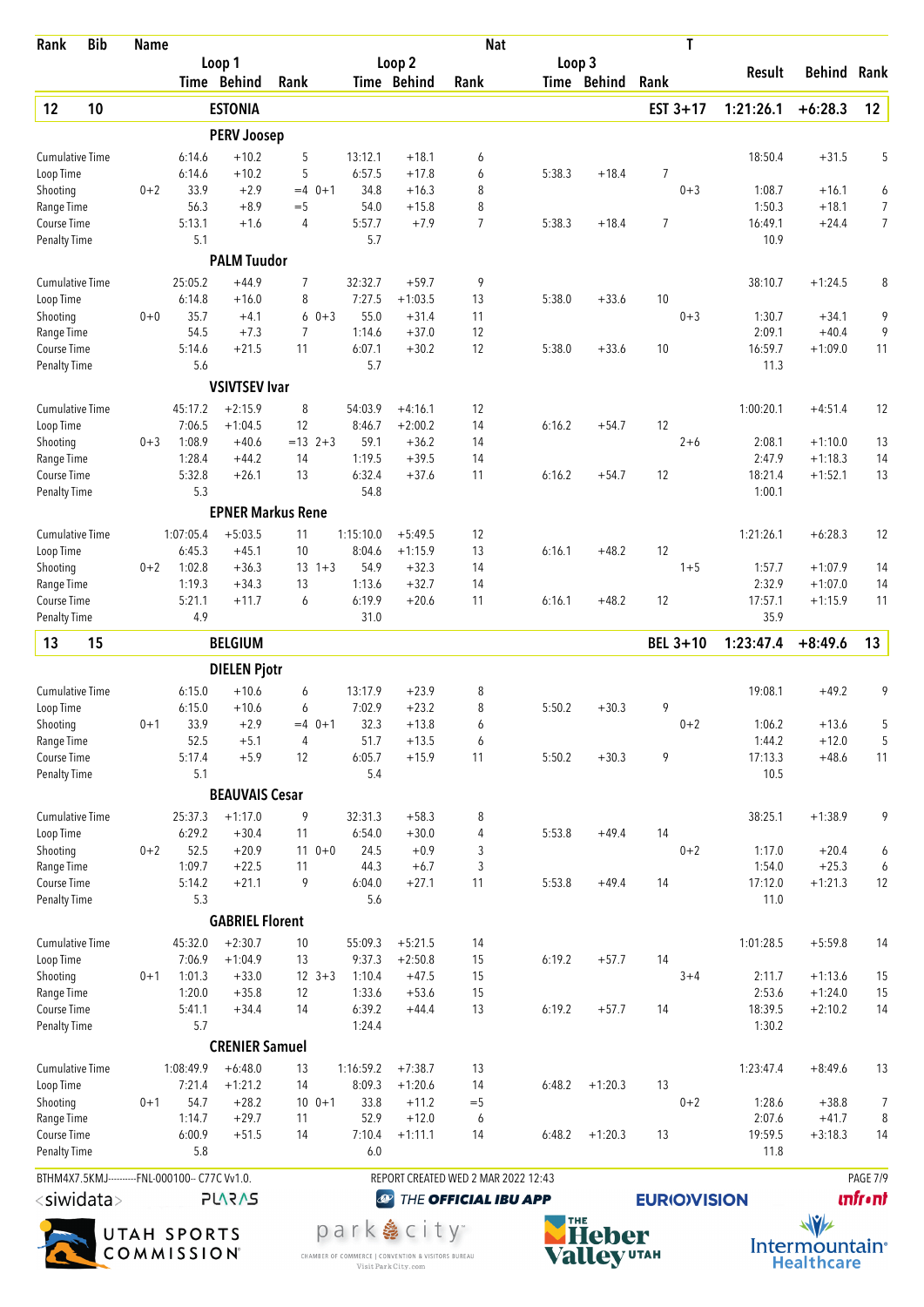| <b>Bib</b><br>Rank     | <b>Name</b> |           |                         |               |           |             | <b>Nat</b> |        |             |      | T        |                       |               |      |
|------------------------|-------------|-----------|-------------------------|---------------|-----------|-------------|------------|--------|-------------|------|----------|-----------------------|---------------|------|
|                        |             |           | Loop 1                  |               |           | Loop 2      |            | Loop 3 |             |      |          |                       |               |      |
|                        |             |           | Time Behind             | Rank          |           | Time Behind | Rank       |        | Time Behind | Rank |          | Result                | <b>Behind</b> | Rank |
| 14<br>6                |             |           | <b>SWITZERLAND</b>      |               |           |             |            |        |             |      | SUI 5+21 | $1:25:30.9 + 10:33.1$ |               | 14   |
|                        |             |           | <b>ZBERG Simon</b>      |               |           |             |            |        |             |      |          |                       |               |      |
| <b>Cumulative Time</b> |             | 6:35.0    | $+30.6$                 | 12            | 14:00.5   | $+1:06.5$   | 11         |        |             |      |          | 20:13.3               | $+1:54.4$     | 13   |
| Loop Time              |             | 6:35.0    | $+30.6$                 | 12            | 7:25.5    | $+45.8$     | 12         | 6:12.8 | $+52.9$     | 14   |          |                       |               |      |
| Shooting               | $0 + 3$     | 56.7      | $+25.7$                 | $150+2$       | 46.2      | $+27.7$     | 10         |        |             |      | $0 + 5$  | 1:43.0                | $+50.4$       | 14   |
| Range Time             |             | 1:14.7    | $+27.3$                 | 14            | 1:06.0    | $+27.8$     | 10         |        |             |      |          | 2:20.7                | $+48.5$       | 14   |
| Course Time            |             | 5:15.4    | $+3.9$                  | 9             | 6:14.0    | $+24.2$     | 14         | 6:12.8 | $+52.9$     | 14   |          | 17:42.2               | $+1:17.5$     | 14   |
| <b>Penalty Time</b>    |             | 4.9       |                         |               | 5.4       |             |            |        |             |      |          | 10.4                  |               |      |
|                        |             |           | <b>DAUPHIN Valentin</b> |               |           |             |            |        |             |      |          |                       |               |      |
| <b>Cumulative Time</b> |             | 27:03.6   | $+2:43.3$               | 13            | 34:53.0   | $+3:20.0$   | 15         |        |             |      |          | 40:58.2               | $+4:12.0$     | 15   |
| Loop Time              |             | 6:50.3    | $+51.5$                 | 14            | 7:49.4    | $+1:25.4$   | 15         | 6:05.2 | $+1:00.8$   | 15   |          |                       |               |      |
| Shooting               | $0 + 3$     | 1:01.3    | $+29.7$                 | $0 + 3$<br>14 | 1:02.9    | $+39.3$     | 15         |        |             |      | $0 + 6$  | 2:04.2                | $+1:07.6$     | 15   |
| Range Time             |             | 1:19.5    | $+32.3$                 | 14            | 1:25.2    | $+47.6$     | 15         |        |             |      |          | 2:44.7                | $+1:16.0$     | 15   |
| Course Time            |             | 5:25.6    | $+32.5$                 | 13            | 6:18.9    | $+42.0$     | 15         | 6:05.2 | $+1:00.8$   | 15   |          | 17:49.7               | $+1:59.0$     | 15   |
| <b>Penalty Time</b>    |             | 5.2       |                         |               | 5.3       |             |            |        |             |      |          | 10.5                  |               |      |
|                        |             |           | <b>IN ALBON Noe</b>     |               |           |             |            |        |             |      |          |                       |               |      |
| <b>Cumulative Time</b> |             | 49:37.9   | $+6:36.6$               | 15            | 57:46.7   | $+7:58.9$   | 15         |        |             |      |          | 1:03:42.9             | $+8:14.2$     | 15   |
| Loop Time              |             | 8:39.7    | $+2:37.7$               | 15            | 8:08.8    | $+1:22.3$   | 13         | 5:56.2 | $+34.7$     | 9    |          |                       |               |      |
| Shooting               | $4 + 3$     | 1:13.4    | $+45.1$                 | 15<br>$1 + 3$ | 56.6      | $+33.7$     | 13         |        |             |      | $5 + 6$  | 2:10.1                | $+1:12.0$     | 14   |
| Range Time             |             | 1:31.6    | $+47.4$                 | 15            | 1:15.0    | $+35.0$     | 13         |        |             |      |          | 2:46.6                | $+1:17.0$     | 13   |
| Course Time            |             | 5:32.4    | $+25.7$                 | 12            | 6:27.0    | $+32.2$     | 10         | 5:56.2 | $+34.7$     | 9    |          | 17:55.6               | $+1:26.3$     | 9    |
| <b>Penalty Time</b>    |             | 1:35.7    |                         |               | 26.8      |             |            |        |             |      |          | 2:02.5                |               |      |
|                        |             |           | <b>KELLER Yanis</b>     |               |           |             |            |        |             |      |          |                       |               |      |
| <b>Cumulative Time</b> |             | 1:10:24.5 | $+8:22.6$               | 14            | 1:18:27.6 | $+9:07.1$   | 14         |        |             |      |          | 1:25:30.9             | $+10:33.1$    | 14   |
| Loop Time              |             | 6:41.6    | $+41.4$                 | 9             | 8:03.1    | $+1:14.4$   | 12         | 7:03.3 | $+1:35.4$   | 14   |          |                       |               |      |
| Shooting               | $0 + 1$     | 36.4      | $+9.9$                  | 5<br>$0 + 3$  | 50.5      | $+27.9$     | 11         |        |             |      | $0 + 4$  | 1:27.0                | $+37.2$       | 6    |
| Range Time             |             | 55.5      | $+10.5$                 | 5             | 1:10.9    | $+30.0$     | 12         |        |             |      |          | 2:06.4                | $+40.5$       | 7    |
| Course Time            |             | 5:40.2    | $+30.8$                 | 13            | 6:45.9    | $+46.6$     | 13         | 7:03.3 | $+1:35.4$   | 14   |          | 19:29.4               | $+2:48.2$     | 13   |
| <b>Penalty Time</b>    |             | 5.8       |                         |               | 6.2       |             |            |        |             |      |          | 12.0                  |               |      |

BTHM4X7.5KMJ---------FNL-000100-- C77C Vv1.0. REPORT CREATED WED 2 MAR 2022 12:43 PAGE 8/9 **<sup><sup>3</sup>** THE OFFICIAL IBU APP</sup> **unfront PLARAS EURIO)VISION NHE**<br>Valley<sup>utAH</sup>  $\frac{1}{\sqrt{2}}$ park e city<sup>®</sup> Intermountain<sup>®</sup><br>Healthcare CHAMBER OF COMMERCE | CONVENTION & VISITORS BUREAU<br>Visit Park City.com